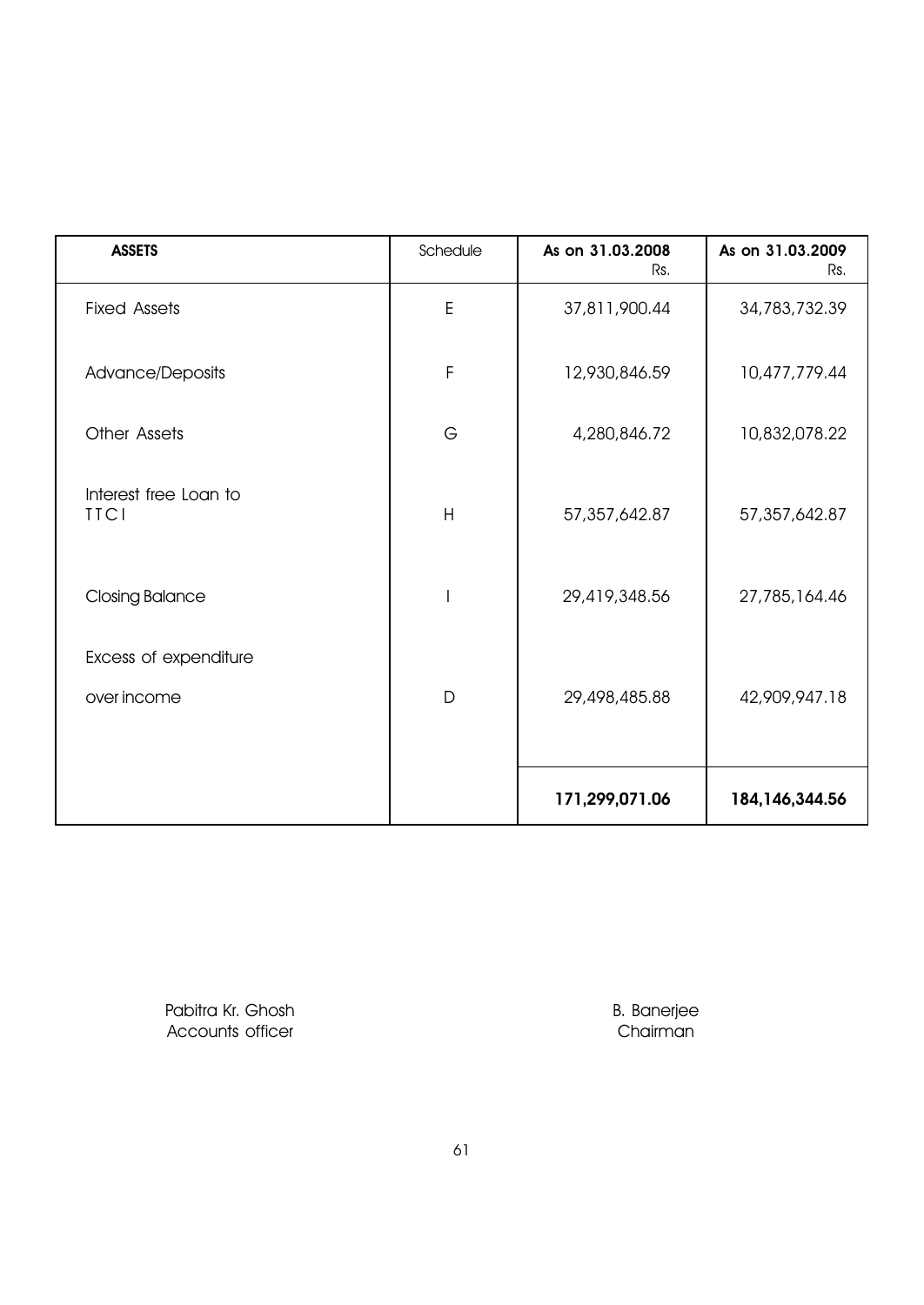#### SCHEDULE FORMING PART OF THE BALANCE SHEET AS ON 31ST MARCH, 2009 SCHEDULE : 'A' CAPITAL ACCOUNT

| CAPITAL ACCOUNT                  | As on 31.03.08<br>Rs. | As on 31.03.09<br>Rs. |
|----------------------------------|-----------------------|-----------------------|
| Balance                          | 90,522,701.31         | 91,529,957.22         |
| Add: Purchase during the year    | 1,007,255.91          | 1,864,638.00          |
|                                  | 91,529,957.22         | 93, 394, 595.22       |
| Add: Previous year Adj. of Asset |                       | 2,600.00              |
| Total                            | 91,529,957.22         | 93, 397, 195.22       |

Pabitra Kr. Ghosh B. Banerjee Accounts officer and the counts of the counts of the counts of the counts of the counts of the counts of the counts of the counts of the counts of the counts of the counts of the counts of the counts of the counts of the c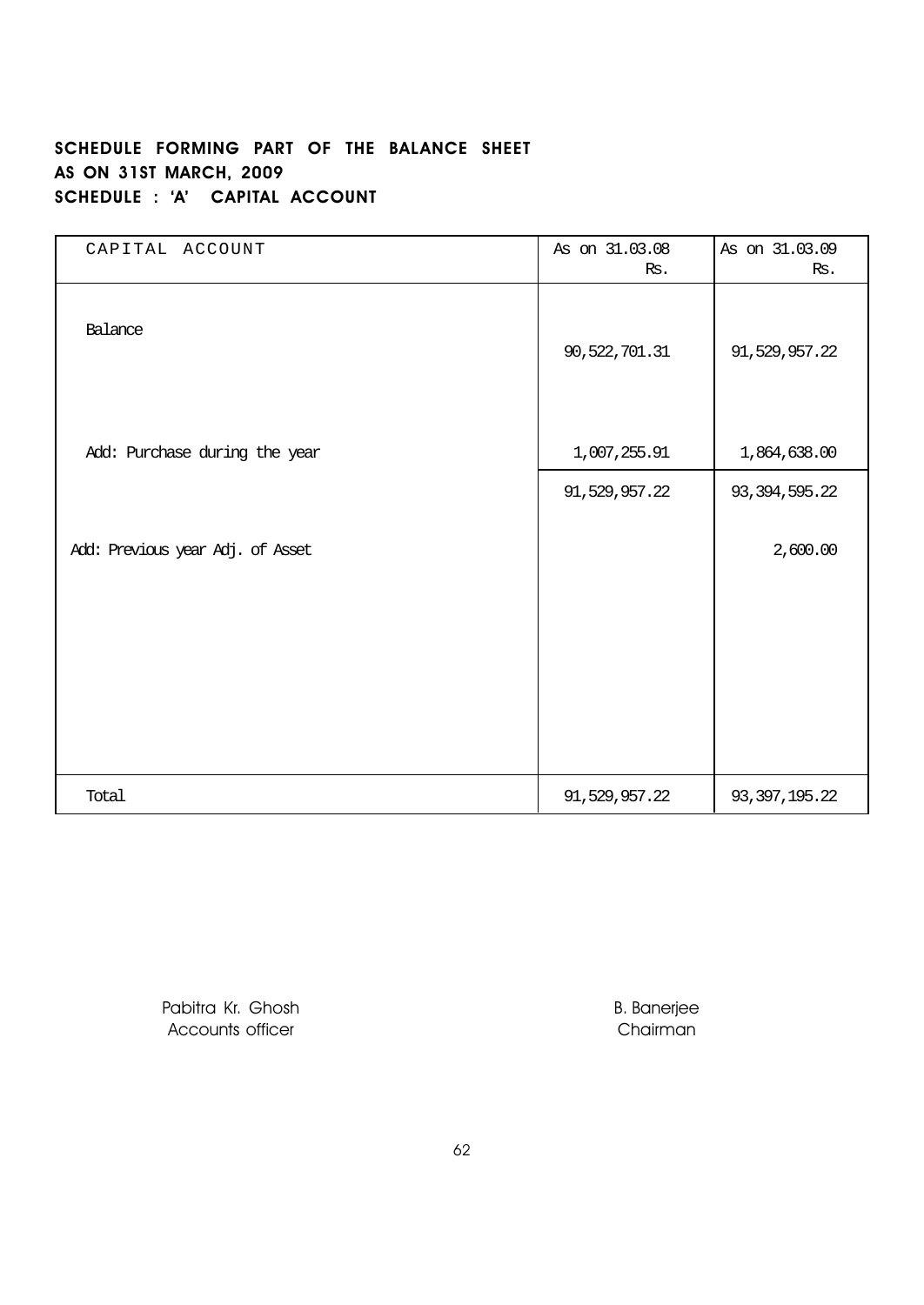### SCHEULE FORMING PART OF THE BALANCE SHEET AS ON 31ST MARCH, 2009 SCHEDULE : 'B' CURRENT LIABILITIES

| <b>CURRENT</b><br><b>LIABILITIES</b> | As on 31.03.08<br>Rs. | As on 31.03.09<br>Rs. |
|--------------------------------------|-----------------------|-----------------------|
| <b>Earnest Money</b>                 | 459,496.84            | 541,855.84            |
| Income Tax                           | $-2,950.71$           | 59,626.29             |
| Co-operative Society                 | 165,500.74            | 125,207.74            |
| Undisbursed Salary & Allowances      | 81,097.44             | 197, 195.34           |
| Life Insurance Salary Savings Scheme | 27,061.75             | 22,600.85             |
| <b>Suspense Receipt</b>              | 252,709.62            | 180,846.62            |
| Professional Tax                     | 26,498.99             | 33,558.99             |
| Group Savings Life Insurance Scheme  | 243,154.09            | 257,114.59            |
|                                      |                       |                       |
|                                      | 1,252,568.76          | 1,418,006.26          |

Pabitra Kr. Ghosh B. Banerjee Accounts officer and the contract of the Chairman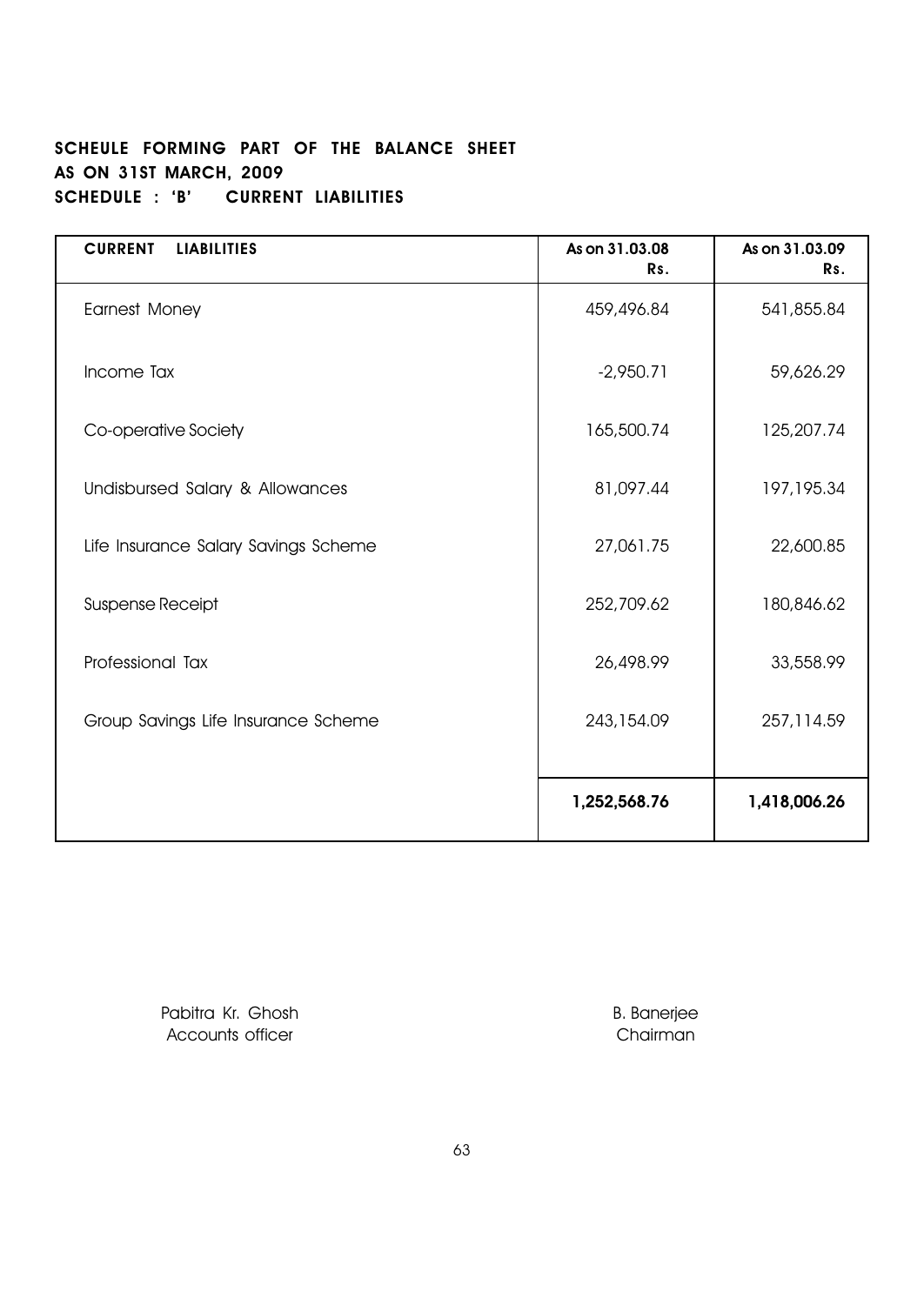## SCHEDULE FORMING PART OF THE BALANCE SHEET AS ON 31ST MARCH, 2009 SCHEDULE : 'C' OTHER LIABILITIES

| <b>OTHER</b><br><b>LIABILITIES</b>                      | As on 31,03,08<br>Rs. | As on 31.03.09<br>Rs. |
|---------------------------------------------------------|-----------------------|-----------------------|
| <b>Bills Payable</b>                                    | 10,322,195.00         | 21,061,519.00         |
| Payable to MDEP Scheme                                  | 2,748,350.08          | 2,691,211.08          |
| Payable to Plan Schemes(Loan corpus)                    | 30,000,000.00         | 30,000,000.00         |
| Payable on a/c of Donation to PM Relief Fund            | 0.00                  | 10.00                 |
| Payable to Govt. on a/c of TTCI                         | 35,446,000.00         | 35,446,000.00         |
| Payable to R&D (Dibrugarh)                              |                       | 21,079.00             |
| Payable to Plan Scheme                                  |                       | 100,000.00            |
| Payable on account of Employee's Contribution to N.P.S. |                       | 5,662.00              |
| Payable on account of Employer's Contribution to NPS    |                       | 5,662.00              |
|                                                         | 78,516,545.08         | 89,331,143.08         |

Pabitra Kr. Ghosh B. Banerjee Accounts officer and the counts of the counts of the counts of the chairman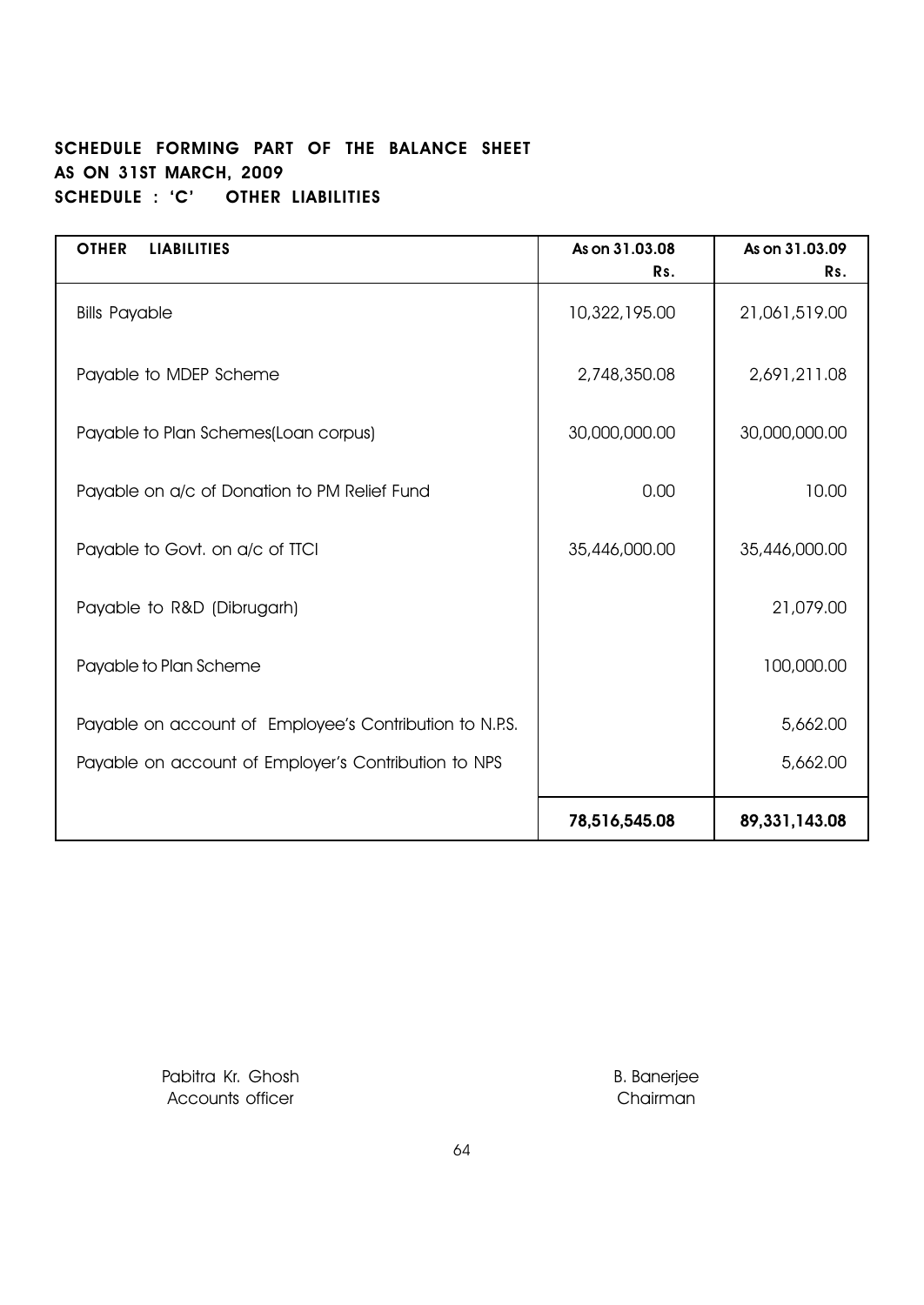## SCHEDULE FORMING PART OF THE BALANCE SHEET AS ON 31ST MARCH,2009 SCHEDULE -D EXCESS OF EXPENDITURE OVER INCOME

|                                                                             | As on 31.03.2008<br>Rs. | As on 31.03.2009<br>Rs. |
|-----------------------------------------------------------------------------|-------------------------|-------------------------|
| Balance B/F from last year(Excess Expenditure Over Income)                  | 28,236,191.81           | 29,498,485.88           |
| Add/Less: Brought forward from Income & Expenditure Account                 | 1,125,998.70            | 14,245,458.30           |
|                                                                             | 29,362,190.51           | 43,743,944.18           |
| Less: Depreciation excess shown during 2006-07                              | 345,519.63              | 0.00                    |
|                                                                             | 29,016,670.88           | 43,743,944.18           |
| 2008-09<br>2007-08                                                          |                         |                         |
| Add/Less: Provision for<br>audit fees 2006-07<br>600,000.00<br>1,200,000.00 |                         |                         |
| 366,003.00<br>Expenditure during the year<br>$-1,081,815.00$                | 481,815.00              | $-833,997.00$           |
|                                                                             | 29,498,485.88           | 42,909,947.18           |
| <b>Total</b>                                                                | 29,498,485.88           | 42,909,947.18           |

Pabitra Kr. Ghosh B. Banerjee Accounts officer Chairman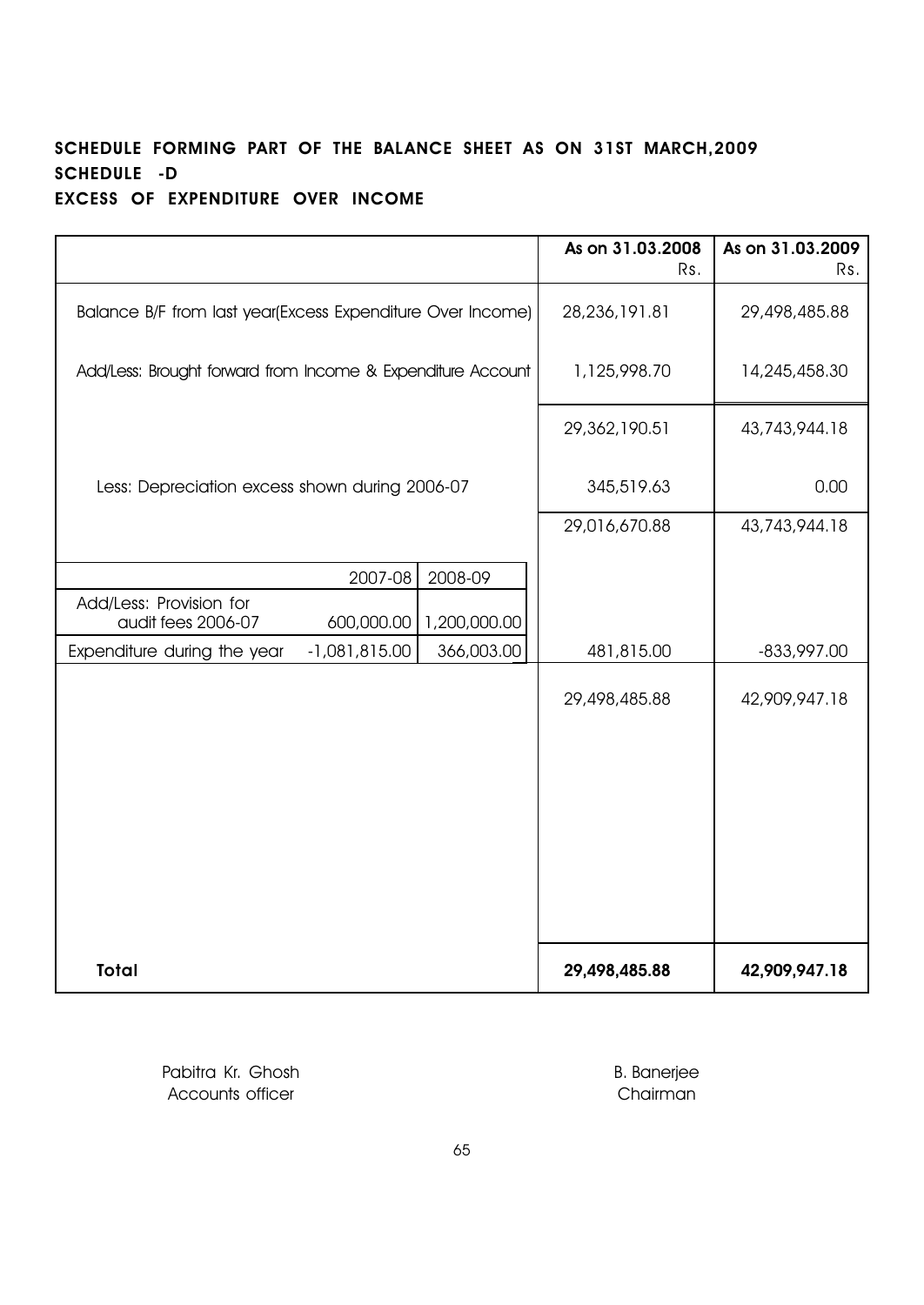### TEA BOARD SCHEDULE FORMING PART OF THE BALANCE SHEET AS ON 31ST MARCH, 2009 SCHEDULE : 'E' FIXED ASSETS

|                                         | <b>GROSS BLOCK</b>      |            |                                  |
|-----------------------------------------|-------------------------|------------|----------------------------------|
| Item                                    | Value as on<br>01.04.08 | Adjustment | <b>Value after</b><br>Adjustment |
| LAND                                    | 1,136,858.85            |            | 1,136,858.85                     |
| RESIDENTIAL<br><b>BUILDING</b>          | 5,221,442.00            |            | 5,221,442.00                     |
| OFFICE BUILDING                         | 6,575,000.00            |            | 6,575,000.00                     |
| <b>LEASEHOLD</b><br><b>BUILDING</b>     | 17,714,700.00           |            | 17,714,700.00                    |
| <b>VEHICLE</b>                          | 943,132.03              |            | 943,132.03                       |
| PLANT &<br><b>MACHINERY</b>             | 583,808.56              |            | 583,808.56                       |
| FURNITURE/FIXTURE                       | 3,323,895.04            |            | 3,323,895.04                     |
| <b>OFFICE</b><br><b>EQUIPMENT</b>       | 651,210.21              |            | 651,210.21                       |
| <b>COMPUTER&amp;</b><br>PERIPHERALS     | 58,083.69               | 2,600.00   | 60,683.69                        |
| <b>ELECTRIC</b><br><b>INSTALLATIONS</b> | 68,191.44               |            | 68, 191.44                       |
| TUBE WELL & WATER SUPPLY                | 43,324.19               |            | 43,324.19                        |
| <b>DTRC</b><br><b>BUILDING</b>          | 549,258.00              |            | 549,258.00                       |
| <b>DTRC</b><br><b>FURNITURE</b>         | 136,848.00              |            | 136,848.00                       |
| LIBRARY<br><b>BOOKS</b>                 | 806,148.43              |            | 806,148.43                       |
| <b>TOTAL</b>                            | 37,811,900.44           | 2,600.00   | 37,814,500.44                    |

Pabitra Kr. Ghosh B. Banerjee Accounts officer and the contract of the Chairman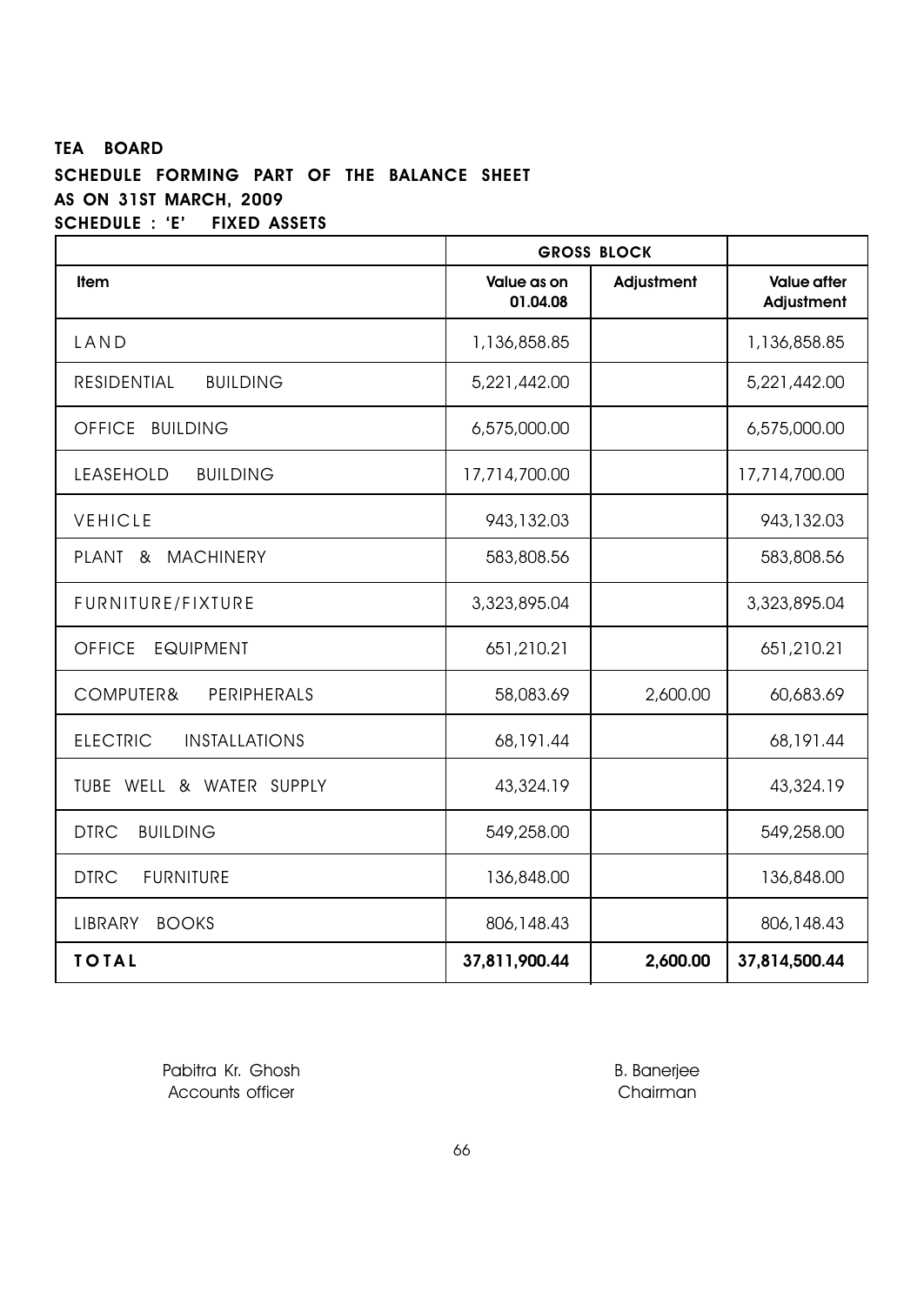|                                    |                  |              | <b>NET BLOCK</b>          |
|------------------------------------|------------------|--------------|---------------------------|
| <b>Addition during</b><br>the year | Sold/written off | Depreciation | Value as on<br>31.03.2009 |
|                                    |                  |              | 1,136,858.85              |
|                                    | 162,964.00       | 252,924.00   | 4,805,554.00              |
|                                    |                  | 657,500.00   | 5,917,500.00              |
|                                    |                  | 1,771,470.00 | 15,943,230.00             |
|                                    | 53,914.00        | 133,382.70   | 755,835.33                |
| 1,536,033.00                       | 465.00           | 87,501.56    | 2,031,875.00              |
| 227,574.00                         | 1,948.00         | 1,589,405.84 | 1,960,115.20              |
|                                    |                  | 65,404.32    | 585,805.89                |
| 44,903.00                          | 4,368.00         | 32,229.81    | 68,988.88                 |
| 12,470.00                          |                  | 6,819.19     | 73,842.25                 |
| 3,407.00                           |                  | 6,498.63     | 40,232.56                 |
|                                    |                  | 54,926.00    | 494,332.00                |
|                                    |                  | 13,685.00    | 123,163.00                |
| 40,251.00                          |                  |              | 846,399.43                |
| 1,864,638.00                       | 223,659.00       | 4,671,747.05 | 34,783,732.39             |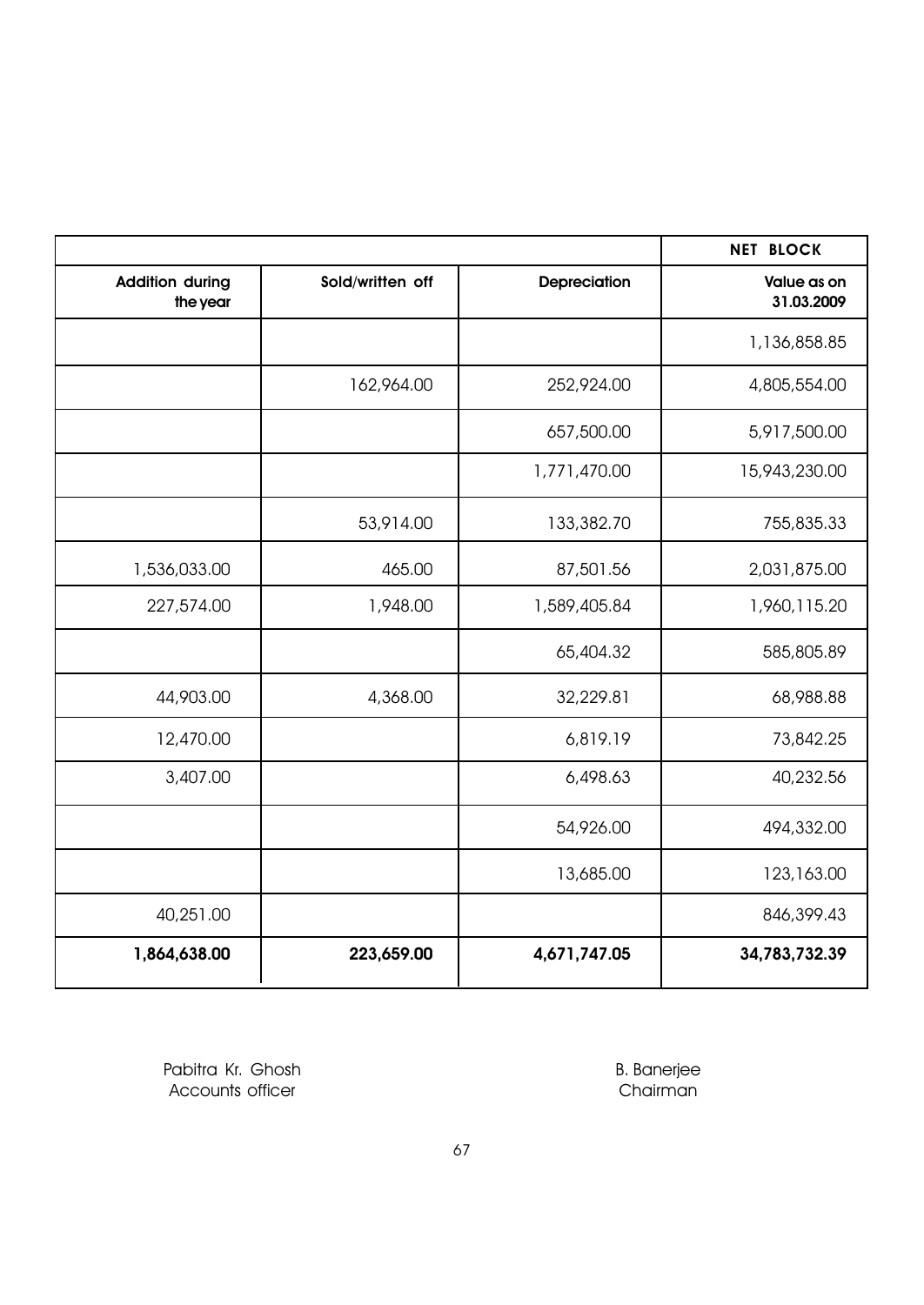# SCHEDULE FORMING PART OF THE BALANCE SHEET AS ON 31ST MARCH, 2009 SCHEDULE : 'F' ADVANCE/DEPOSITS

| <b>ADVANCE</b>                                                                                                                                                                                                                                                                                                                                                                                                                                                                                                                                                                                                                                                                                                                                                                                                                                                       | As on 31.03.08<br>Rs.                                                                                                                                                                                                                                                             | As on 31.03.09<br>Rs.                                                                                                                                                                                                                                                                  |
|----------------------------------------------------------------------------------------------------------------------------------------------------------------------------------------------------------------------------------------------------------------------------------------------------------------------------------------------------------------------------------------------------------------------------------------------------------------------------------------------------------------------------------------------------------------------------------------------------------------------------------------------------------------------------------------------------------------------------------------------------------------------------------------------------------------------------------------------------------------------|-----------------------------------------------------------------------------------------------------------------------------------------------------------------------------------------------------------------------------------------------------------------------------------|----------------------------------------------------------------------------------------------------------------------------------------------------------------------------------------------------------------------------------------------------------------------------------------|
| Advance to Board's staff<br>Permanent advance to S.O(Stores)<br>Permanent advance to Security officer<br>Permanent advance to I/c Despatch<br>Permanent advance to I/c Packing<br>Permanent advance to I/c Licensing<br>Permanent advance to I/c Tea Room<br>Permanent advance to Librarian<br>Permanent advance to Statistician<br>Permanent advance to Asstt. Secretary<br>Permanent advance to Security officer<br>(for petrol)<br>Permanent advance to S.O.(Sectt.)<br>Permanent advance to TC, Mumbai<br>Advance to PPM, GPO. Kolkata (HQ)<br>Advance to PPM, GPO. Kolkata(Lic)<br>Advance to PM, Kurseong<br>Advance to PM, Coonoor<br>Advance to PM, Cochin<br>Advance to PPM, GPO, Kolkata (DTD)<br>Advance to Dir.GPO.Kolkata, MMS(Lic)<br>Advance to Dir.GPO.Kolkata, MMS(DTD)<br>Rent Adv. (Chennai)<br>Registered cover & revenue<br>Imprest Holders A/c | 9,930,455.63<br>1,000.00<br>1,000.00<br>100.00<br>750,00<br>100.00<br>5,000.00<br>200.00<br>50.00<br>250.00<br>40,000.00<br>1,000.00<br>8,000.00<br>18,371.00<br>84.78<br>2,875.00<br>5,186.00<br>1,121.99<br>1,818.75<br>26,274.65<br>2,861.25<br>0.00<br>415.00<br>2,764,753.54 | 8,628,881.63<br>1,000.00<br>1,000.00<br>100.00<br>750.00<br>100.00<br>5,000.00<br>200.00<br>50.00<br>250,00<br>40,000.00<br>1,000.00<br>8,000.00<br>2,202.00<br>84.78<br>2,875.00<br>8,904.00<br>2,600.99<br>1,818.75<br>29,865.50<br>3,223.15<br>200,000.00<br>415.00<br>1,420,279.64 |
|                                                                                                                                                                                                                                                                                                                                                                                                                                                                                                                                                                                                                                                                                                                                                                                                                                                                      | 12,811,667.59                                                                                                                                                                                                                                                                     | 10,358,600.44                                                                                                                                                                                                                                                                          |

Total Advance Deposit 10,477,779.44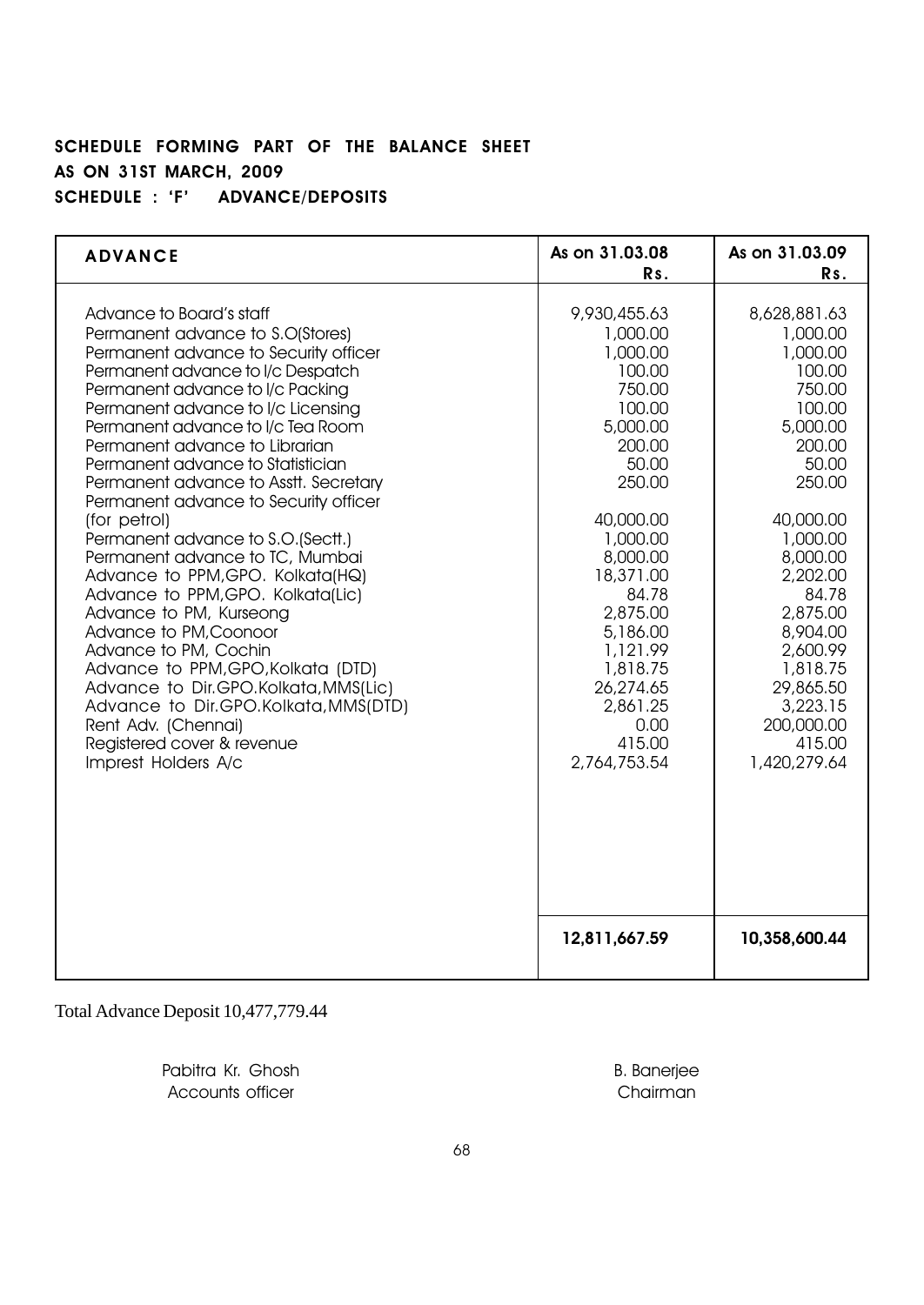| <b>DEPOSITS</b>                 | As on 31.03.08<br>Rs. | As on 31.03.09<br>Rs. |
|---------------------------------|-----------------------|-----------------------|
|                                 |                       |                       |
| Deposit for Telephones, Lucknow | 8,000.00              | 8,000.00              |
| Deposit with Cochin, Port Trust | 89,179.00             | 89,179.00             |
| Deposit for Telex, HO           | 10,000.00             | 10,000.00             |
| Deposit for Telephone, Coonoor  | 12,000.00             | 12,000.00             |
|                                 |                       |                       |
|                                 |                       |                       |
|                                 |                       |                       |
|                                 |                       |                       |
|                                 |                       |                       |
|                                 |                       |                       |
|                                 | 119,179.00            | 119,179.00            |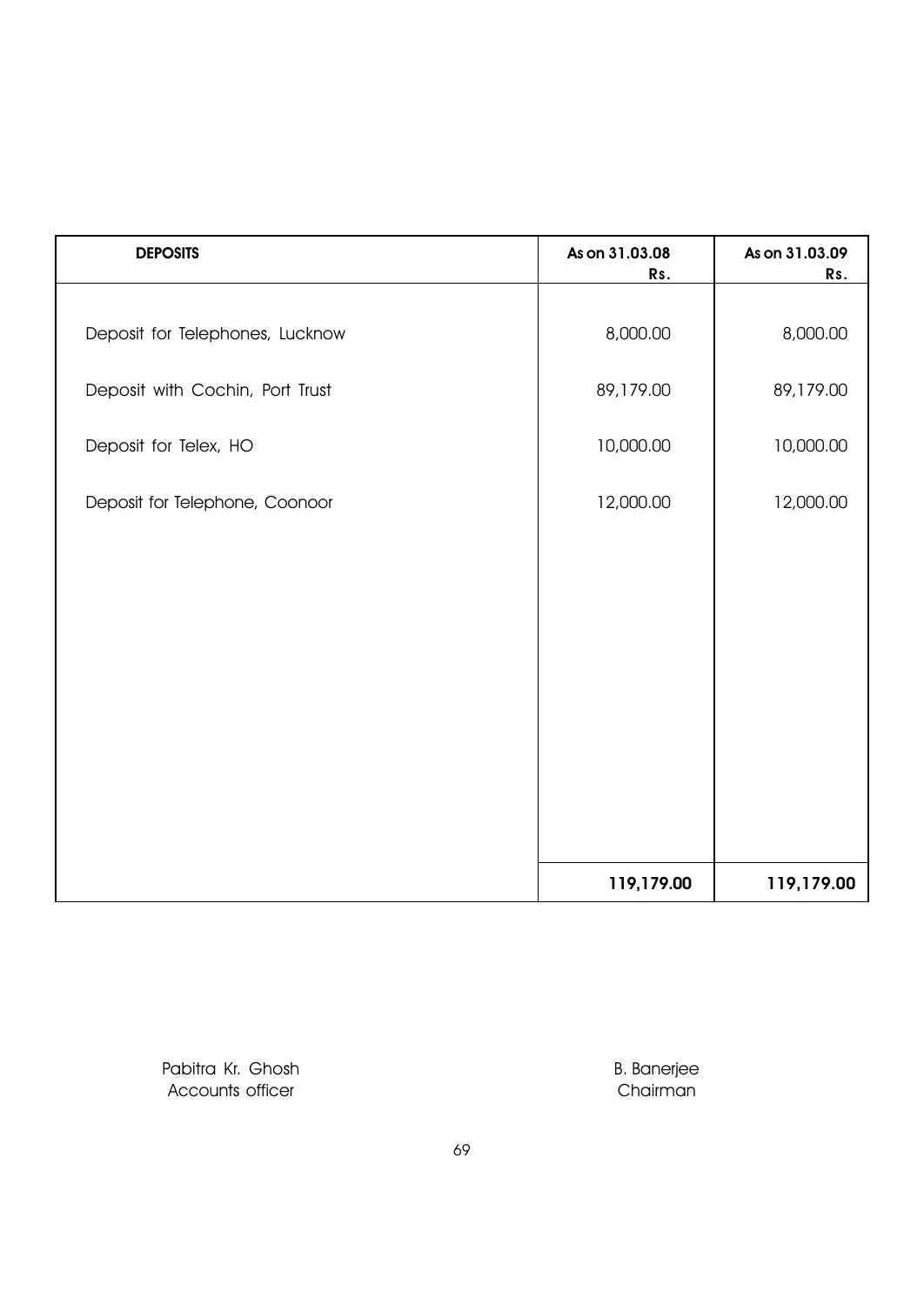# SCHEDULE FORMING PART OF THE BALANCE SHEET AS ON 31ST MARCH, 2009 SCHEDULE : 'G' OTHER ASSETS

|                                 | As on 31.03.08<br>Rs. | As on 31.03.09<br>Rs. |
|---------------------------------|-----------------------|-----------------------|
| Miscellaneous Stores            | 1,527,758.00          | 1,569,576.00          |
| Contingent/Medical Advance etc. | 1,391,495.17          | 2, 141, 385. 67       |
| Pension Suspense Instant (Cr.)  | 25,237.00             | 4,855,963.80          |
|                                 |                       |                       |
|                                 |                       |                       |
|                                 |                       |                       |
|                                 |                       |                       |
|                                 |                       |                       |
|                                 |                       |                       |
|                                 |                       |                       |
|                                 | 2,944,490.17          | 8,566,925.47          |

Total Other Assets 10,832,078.22

Pabitra Kr. Ghosh B. Banerjee Accounts officer and the contract of the Chairman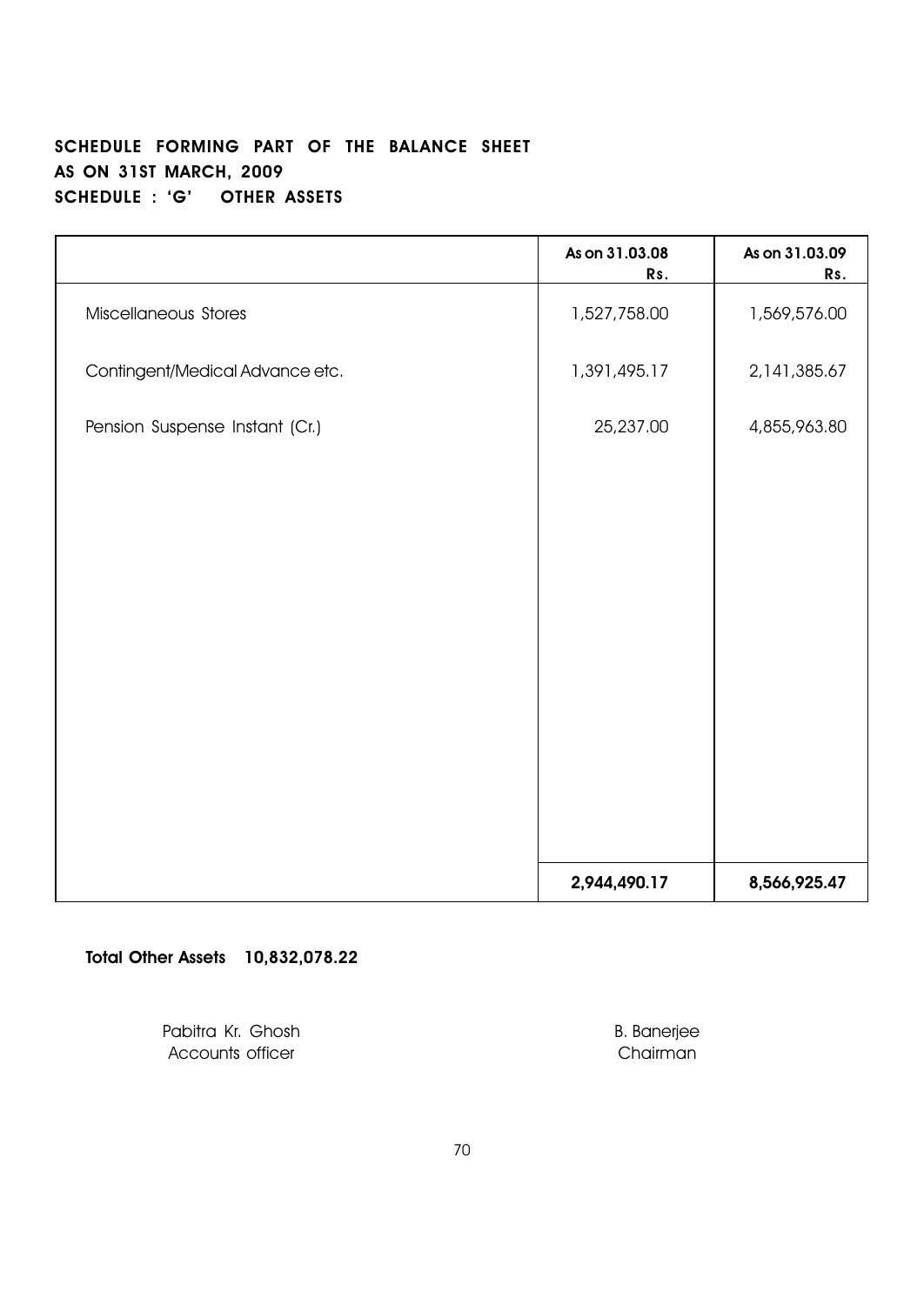| <b>BILLS RECEIVABLE</b>         | As on 31.03.08<br>Rs. | As on 31.03.09<br>Rs. |
|---------------------------------|-----------------------|-----------------------|
|                                 |                       |                       |
| Tea Bar, Yozana Bhawan          | 44,988.00             | 29,208.50             |
| Tea Buffet, Udyog Bhawan        | 139,341.00            | 1,156,349.50          |
| Tea Buffer, Ministry of Finance | 185,253.00            | 138,021.00            |
| Tea Buffet, Parliament House    | 77,732.55             | 86,071.75             |
| Receivable from MDEP (Guwahati) | 167,000.00            | 192,185.00            |
| Receivable from GPF             | 633,145.00            | 540,883.00            |
| Receivable from R&D (Guwahati)  | 88,897.00             | 0.00                  |
| Receivable from R&D(Kurseong)   |                       | 122,434.00            |
|                                 |                       |                       |
|                                 |                       |                       |
|                                 | 1,336,356.55          | 2,265,152.75          |

Pabitra Kr. Ghosh B. Banerjee Accounts officer **Chairman**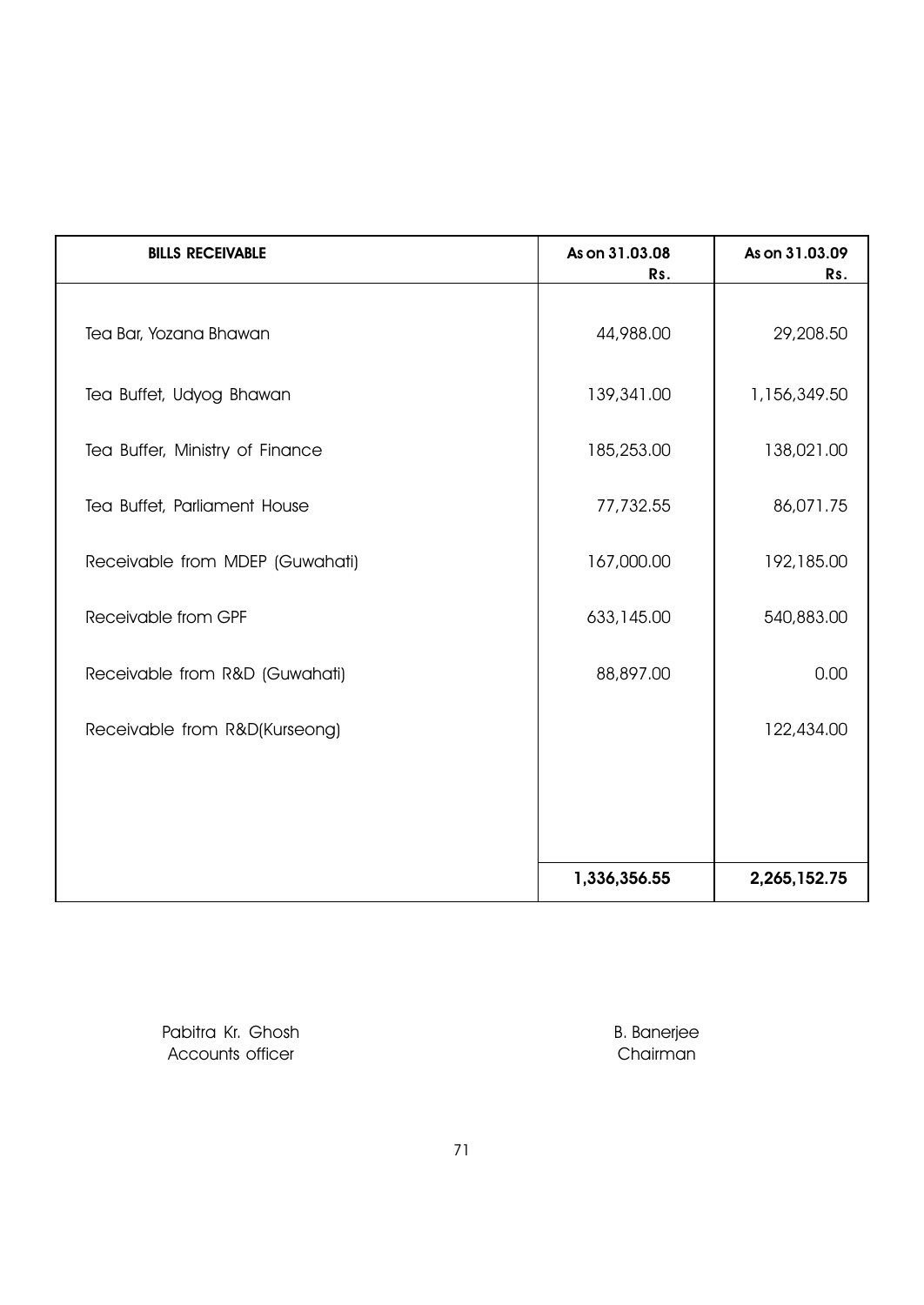# SCHEDULE FORMING PART OF THE BALANCE SHEET AS ON 31ST MARCH, 2009 SCHEDULE : 'H' INTEREST FREE LOAN TO TTCI

|                            | As on 31.03.08  | As on 31.03.09   |
|----------------------------|-----------------|------------------|
|                            | Rs.             | Rs.              |
| INTEREST FREE LOAN TO TTCI | 57, 357, 642.87 | 57, 357, 642.87  |
|                            |                 |                  |
|                            | 57, 357, 642.87 | 57, 357, 642. 87 |

Pabitra Kr. Ghosh B. Banerjee Accounts officer and the counts of the counts of the counts of the counts of the counts of the counts of the counts of the counts of the counts of the counts of the counts of the counts of the counts of the counts of the c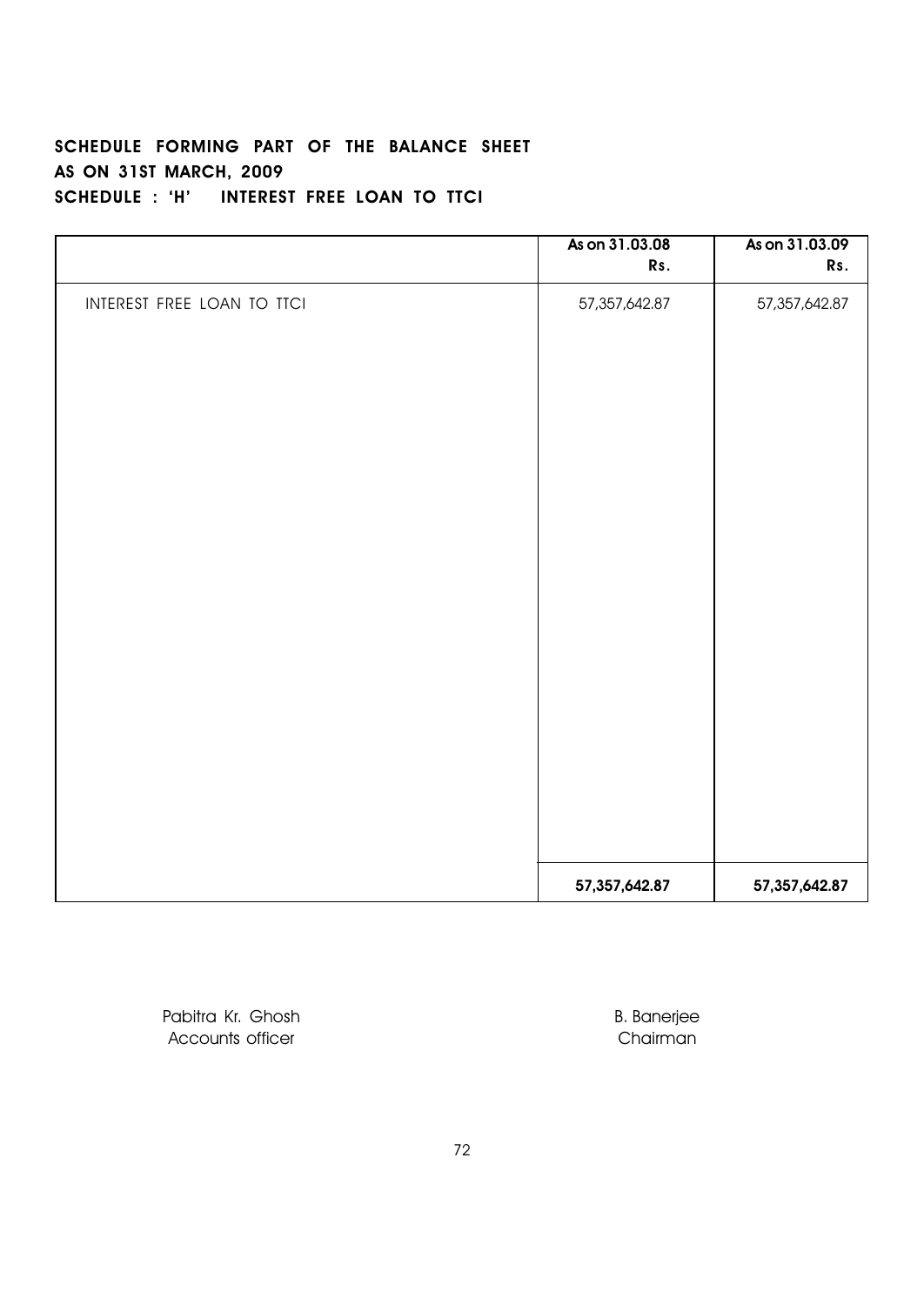# SCHEDULE FORMING PART OF THE BALANCE SHEET AS ON 31ST MARCH, 2009 SCHEDULE : 'I' CASH & BANK BALANCES

|                                             | As on 31.03.08 | As on 31.03.09 |
|---------------------------------------------|----------------|----------------|
|                                             | Rs.            | Rs.            |
| Cash in hand/cheque in hand                 | 304,006.47     | 319,499.04     |
| Cash at Bank of Corporation, Kolkata        | 335,531.45     | 1,169,871.25   |
| Cash at Central Bank of India , Kolkata (1) | 34,243.23      | 374,136.06     |
| Cash at Central Bank of India, Kolkata (2)  | 6,771,164.53   | 3,009,606.29   |
| Cash at State Bank of India, Kolkata        | 16,839,867.08  | 20,020,172.99  |
| Cash at United Bank of India, Kolkata       | 1,250,023.16   | 2,082,126.19   |
| Cash at State Bank of India, Cochin(Lic)    | 50.00          | 8,450.00       |
| Cash at State Bank of India, Guwahati (Lic) | 17,400.00      | 21,000.00      |
| Cash at UCO Bank, Coonoor,(Lic)             | 22,100.00      | 18,569.00      |
| Cash at Andhra Bank, Kolkata (DCTM)         | 31,550.64      | 761,733.64     |
| Cash with DTP, London                       | 3,239,812.00   | 0.00           |
| Cash with DTP, Dubai                        | 567,246.00     | 0.00           |
| Cash with DTP, Moscow                       | 6,354.00       | 0.00           |
|                                             |                |                |
|                                             |                |                |
|                                             |                |                |
|                                             |                |                |
|                                             |                |                |
|                                             |                |                |
|                                             |                |                |
|                                             | 29,419,348.56  | 27,785,164.46  |

Pabitra Kr. Ghosh B. Banerjee<br>Accounts officer and the settlement of the B. Banerjee<br>B. Banerjee Accounts officer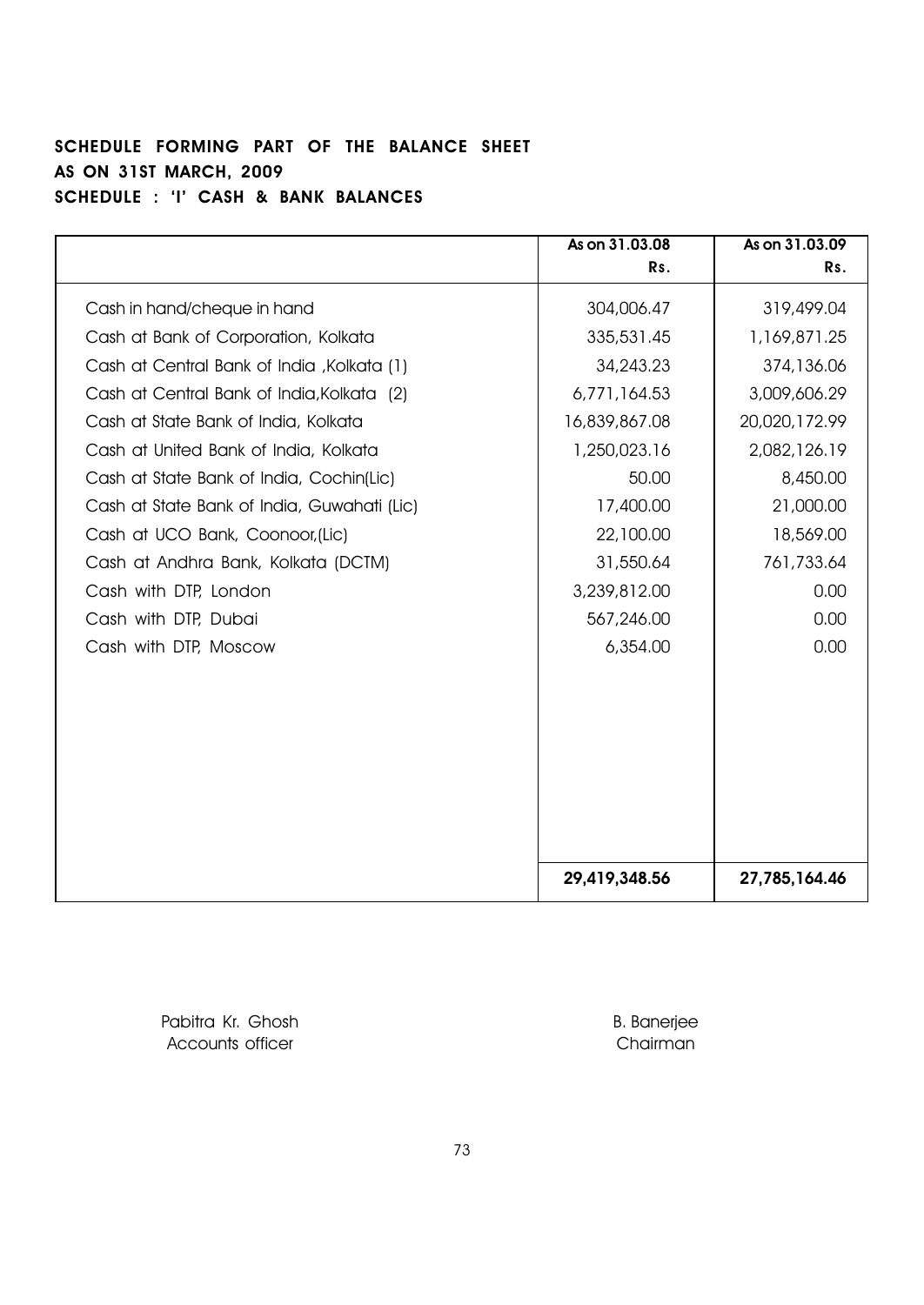**Blank**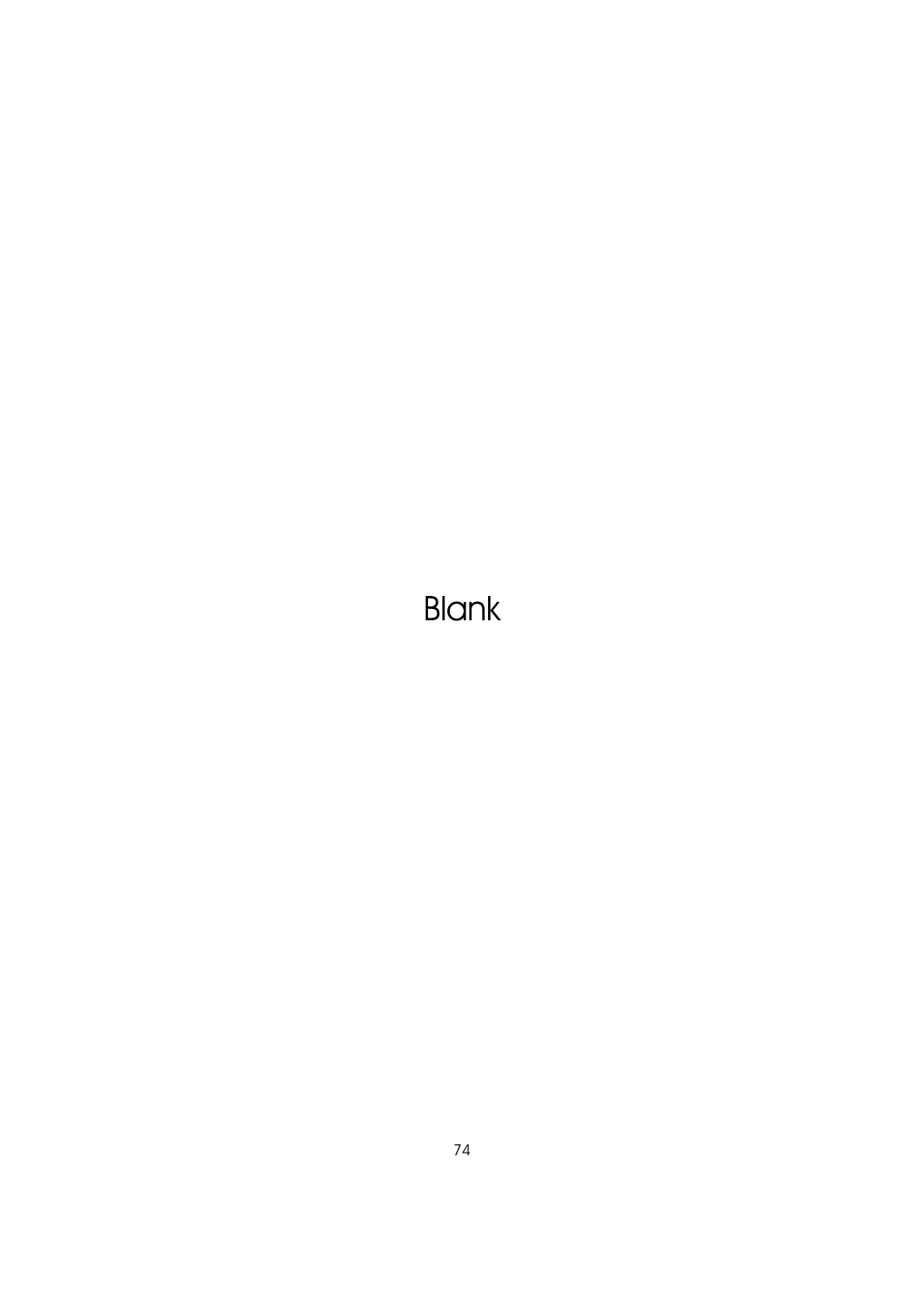# General Provident Fund Account & New Pension Scheme Account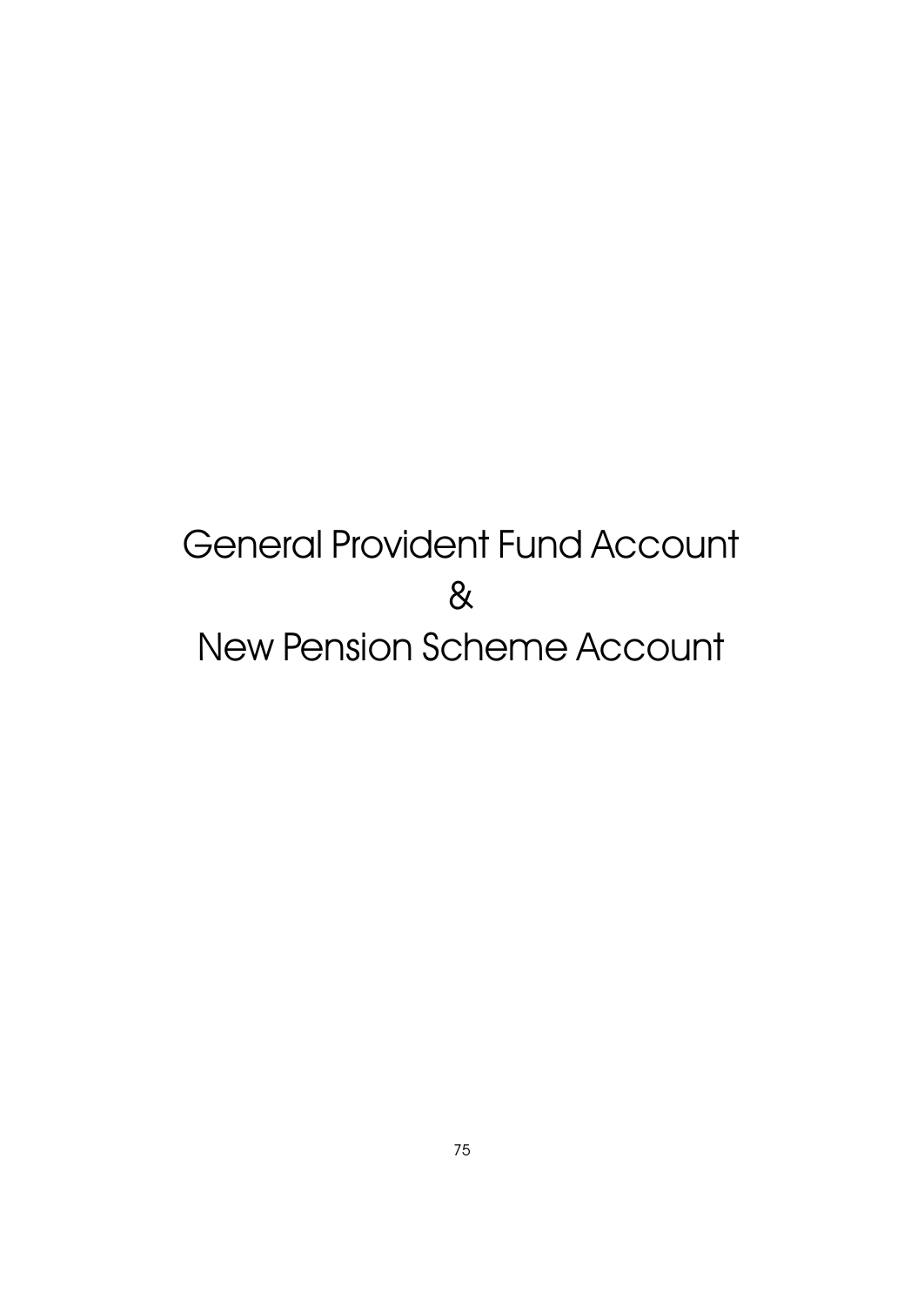# TEA BOARD GENERAL PROVIDENT FUND RECEIPT & PAYMENT A/C FOR THE YEAR ENDED 31.03.2009

| <b>Receipts</b>                                                                                                                                                                                   | Amount(Rs.)                                   | Amount(Rs.)    |
|---------------------------------------------------------------------------------------------------------------------------------------------------------------------------------------------------|-----------------------------------------------|----------------|
| Opening Balance                                                                                                                                                                                   |                                               |                |
| B.O.B.                                                                                                                                                                                            | 2,614,880.34                                  |                |
| S.B.l.                                                                                                                                                                                            | 2,714,473.00                                  | 5,329,353.34   |
| Receipt From Tea Fund during the year<br>On Account of Subscription receivable<br>On Account of Loan receivable<br>On Account of Subscription (Current year)<br>On Account of Loan (Current year) | 0.00<br>0.00<br>29,951,359.00<br>3,228,500.00 | 33,179,859.00  |
| Received on Encashment of TD'S<br>I.O.B<br>State Bank of Hyderabad                                                                                                                                | 15,000,000.00<br>123,000,000.00               | 138,000,000.00 |
| Received on Encashment of Bond<br><b>ICICI Bond</b>                                                                                                                                               |                                               | 5,000,000.00   |
| Interest on TD'S                                                                                                                                                                                  |                                               | 15,366,231.00  |
| Interest on ICICI Bond                                                                                                                                                                            |                                               | 904,452.00     |
| Interest on S/B A/cs<br>S.B.I.<br>B.O.B.                                                                                                                                                          | 57,598.00<br>40,282.00                        | 97,880.00      |
|                                                                                                                                                                                                   |                                               |                |
| <b>Total</b>                                                                                                                                                                                      |                                               | 197,877,775.34 |

Pabitra Kr. Ghosh B. Banerjee<br>Accounts officer and the settlement of the B. Banerjee Accounts officer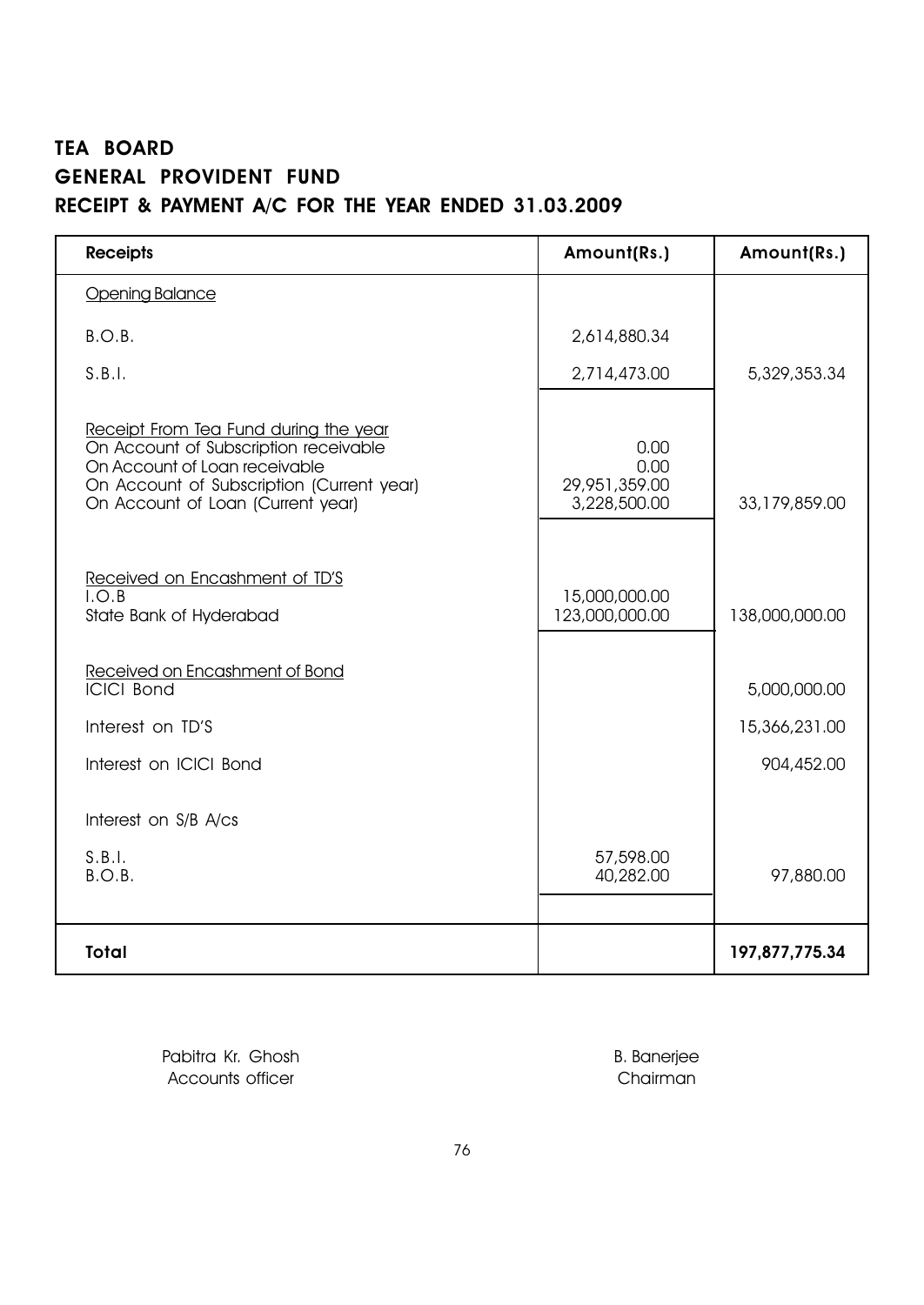| Payment                                                                                               | Amount(Rs.)                   | Amount(Rs.)    |
|-------------------------------------------------------------------------------------------------------|-------------------------------|----------------|
| Investments on TD'S<br>State Bank of Hyderabad                                                        |                               | 151,809,038.00 |
| Refund to T.B.T.F.<br>On Account of Loan/F.S./FW Payable<br>On Account of Loan/F.S./FW (Current year) | 633,145.00<br>7,741,830.00    | 8,374,975.00   |
| Payment of Loan/F.S./F.W.                                                                             |                               | 25,193,229.00  |
| Mise(Service Charge)                                                                                  |                               | 780.00         |
| <b>Closing Balance</b><br>B.O.B.<br>S.B.I.                                                            | 1,155,162.34<br>11,344,591.00 | 12,499,753.34  |
| <b>Total</b>                                                                                          |                               | 197,877,775.34 |

Pabitra Kr. Ghosh B. Banerjee Accounts officer and the counts of the counts of the counts of the counts of the counts of the counts of the counts of the counts of the counts of the counts of the counts of the counts of the counts of the counts of the c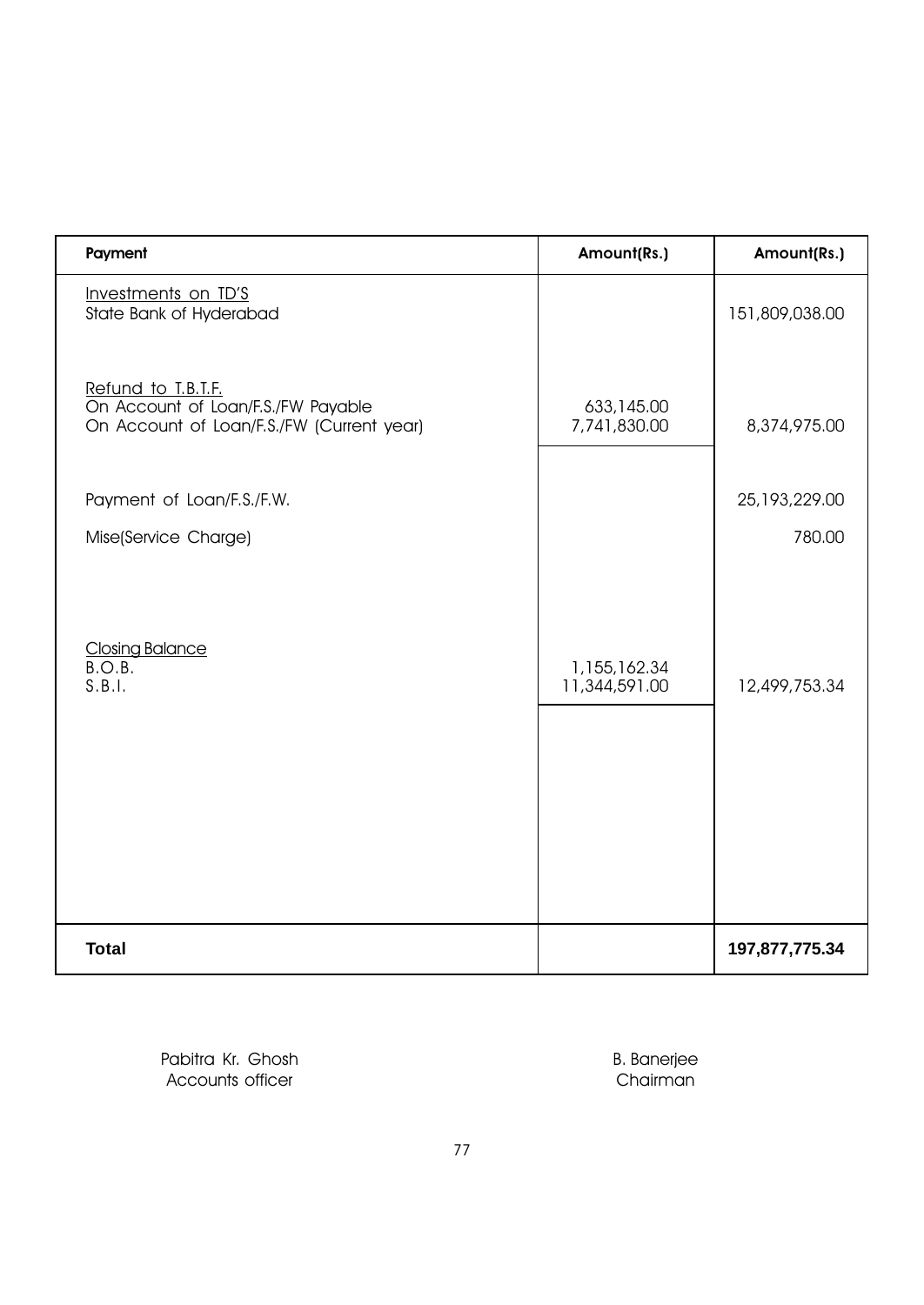# TEA BOARD GENERAL PROVIDENT FUND INCOME & EXPENDITURE A/C FOR THE YEAR ENDED 31.03.2009

| Expenditure                       | 2007-08<br>Amount(Rs.) | 2008-09<br>Amount(Rs.) |
|-----------------------------------|------------------------|------------------------|
| Interest Payable to Subscribers   | 10,610,084.00          | 11,226,592.00          |
| Mise (Service Charge)             | 2,040.00               | 780.00                 |
| Excess Of Income Over Expenditure | 397,591.00             | 7,447,022.35           |
|                                   |                        |                        |
|                                   |                        |                        |
|                                   |                        |                        |
|                                   |                        |                        |
|                                   |                        |                        |
|                                   |                        |                        |
|                                   |                        |                        |
|                                   |                        |                        |
|                                   |                        |                        |
|                                   |                        |                        |
|                                   |                        |                        |
|                                   |                        |                        |
|                                   |                        |                        |
| Total                             | 11,009,715.00          | 18,674,394.35          |

Pabitra Kr. Ghosh B. Banerjee Accounts officer and the counts of the counts of the counts of the counts of the counts of the counts of the counts of the counts of the counts of the counts of the counts of the counts of the counts of the counts of the c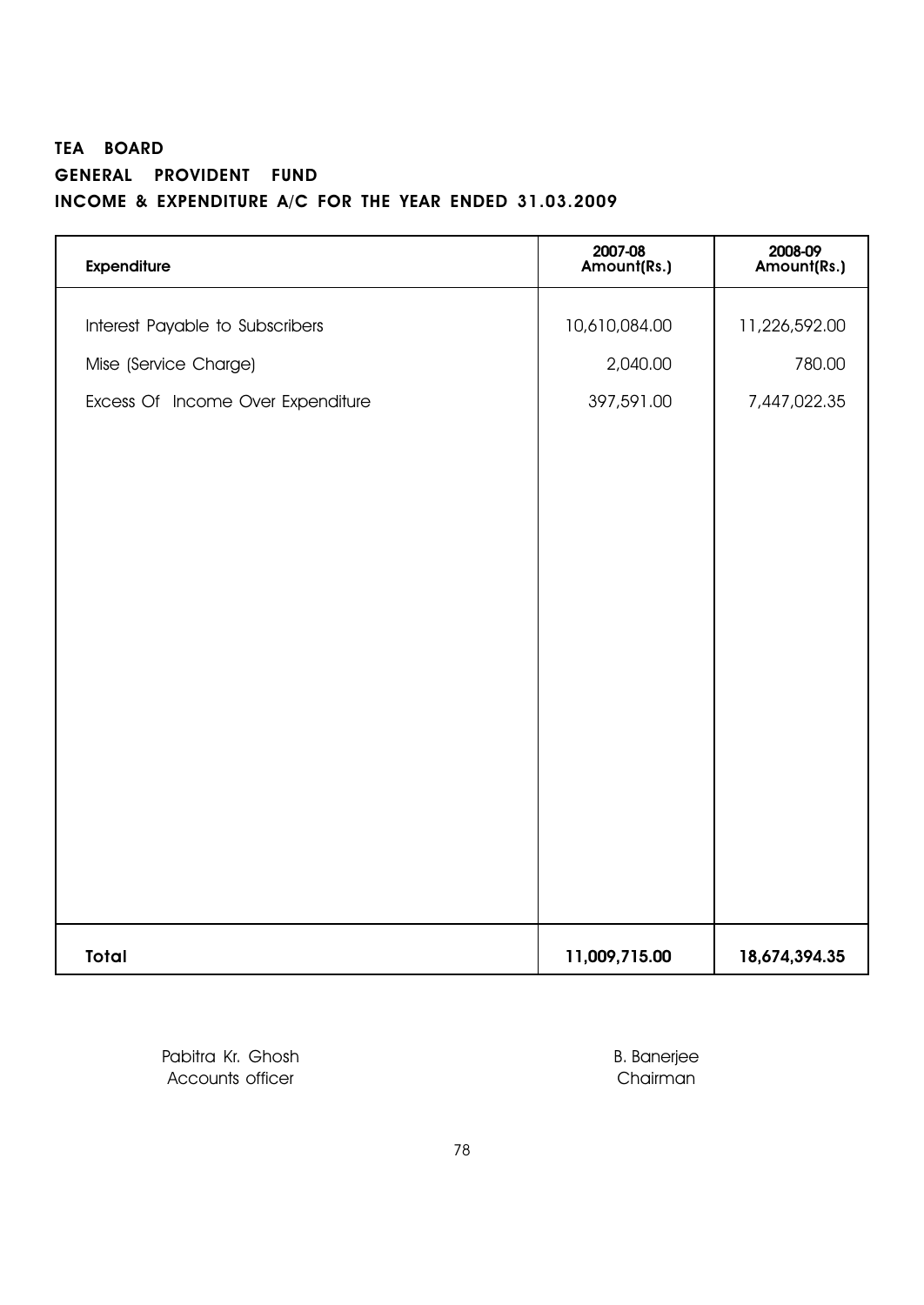|                                                                | 2007-08       |                               | 2008-09       |
|----------------------------------------------------------------|---------------|-------------------------------|---------------|
| Income                                                         | Amount (Rs.)  | Amount (Rs.)                  | Amount(Rs.)   |
| Interest on S/B A/c                                            | 86,060.00     |                               | 97,880.00     |
| Interest Received on ICICI Bond                                | 39,583.35     | 904,452.00                    |               |
| Less: Last year's Accrued Interest                             |               | 435,416.65                    | 469,035.35    |
| Interest Received on TDs<br>Less: Last year's Accrued Interest | 4,890,685.00  | 15,366,231.00<br>3,040,229.00 | 12,326,002.00 |
|                                                                |               |                               |               |
| Accrued Interest receivable On TD'S                            | 5,557,970.00  |                               | 5,781,477.00  |
| Accrued Interest receivable On ICICI Bond                      | 435,416.65    |                               |               |
|                                                                |               |                               |               |
|                                                                |               |                               |               |
|                                                                |               |                               |               |
|                                                                |               |                               |               |
|                                                                |               |                               |               |
|                                                                |               |                               |               |
|                                                                |               |                               |               |
| <b>Total</b>                                                   | 11,009,715.00 |                               | 18,674,394.35 |

Pabitra Kr. Ghosh B. Banerjee Accounts officer and the contract of the Chairman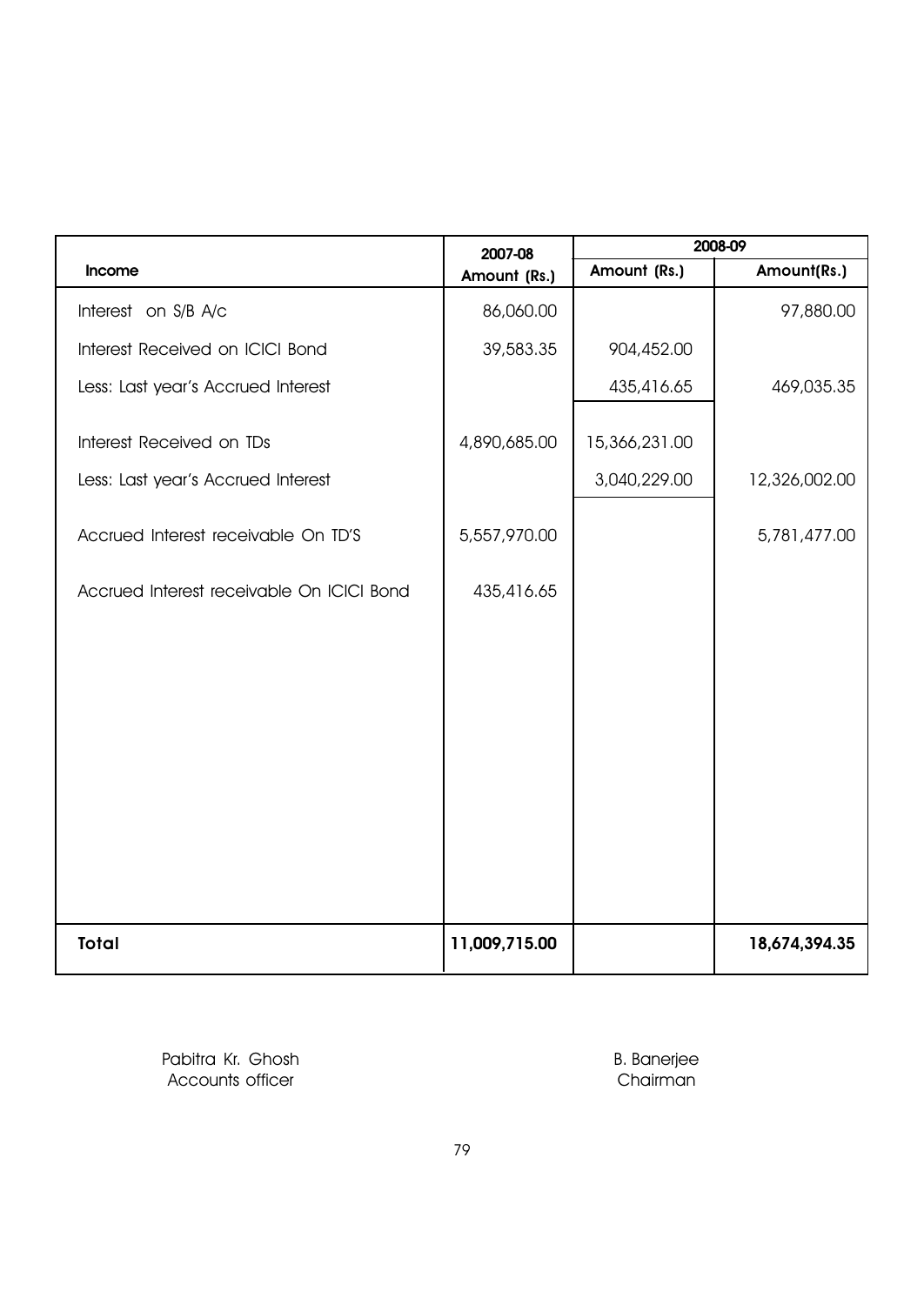# TEA BOARD GENERAL PROVIDENT FUND BALANCE SHEET AS ON 31.03.2009

| 2007-08                                                                                              |                  |               | 2008-09         |
|------------------------------------------------------------------------------------------------------|------------------|---------------|-----------------|
| <b>Liabilities</b>                                                                                   | Amount (Rs.)     | Amount (Rs.)  | Amount (Rs.)    |
| Subscription as per Schedule A                                                                       | 142, 122, 805.00 |               | 153,055,249.00  |
| Liabilities towards C.P.F. Contribution                                                              |                  |               |                 |
| as per last year's Balance Sheet                                                                     | 3,692,240.35     |               | 3,692,240.35    |
| Nett amount payable to Tea Fund                                                                      | 633,145.00       |               | 540,883.00      |
| Excess Income Over Expenditure<br>as per last year's Balance Sheet<br>Less: interest to Subscription | 52,874,549.64    | 52,874,549.64 |                 |
| inadvertently less shown last year, now adj.                                                         |                  | 1,935.00      |                 |
|                                                                                                      |                  | 52,872,614.64 |                 |
| Add: Excess Income over Expenditure<br>(As Per Current Year)                                         |                  | 7,447,022.35  | 60, 319, 636.99 |
| Total                                                                                                | 199, 322, 739.99 |               | 217,608,009.34  |
|                                                                                                      |                  |               |                 |

Pabitra Kr. Ghosh B. Banerjee<br>Accounts officer and the settlement of the B. Banerjee Accounts officer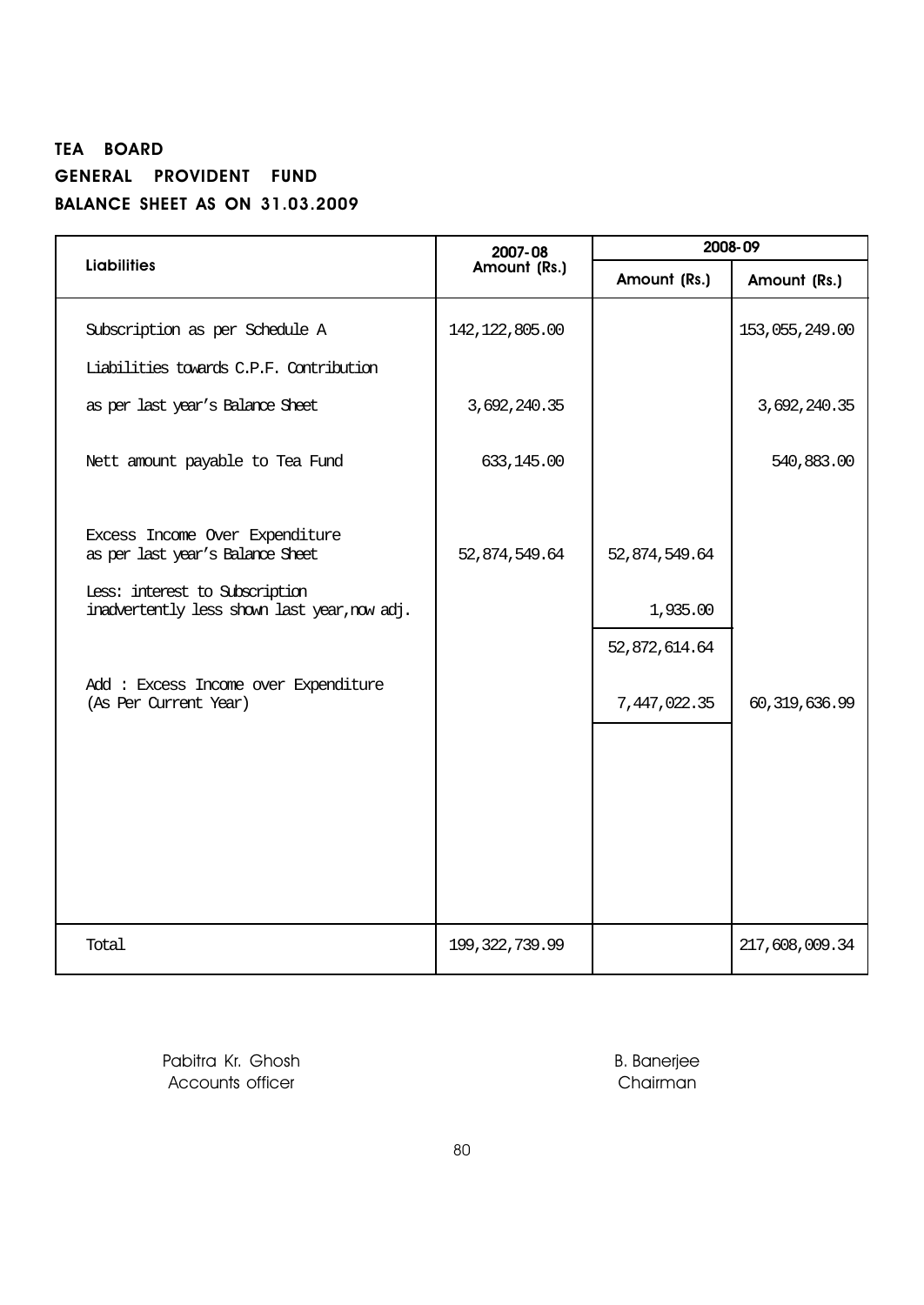| 2007-08<br><b>Assets</b>                            |                              | 2008-09                            |                 |
|-----------------------------------------------------|------------------------------|------------------------------------|-----------------|
|                                                     | Amount (Rs.)                 | Amount (Rs.)                       | Amount (Rs.)    |
| Investment as per Schedule B                        | 188,000,000.00               |                                    | 196,809,038.00  |
| Accrued Interest Receivable<br>as per last year B/S | 5,557,970.00                 | 5,557,970.00                       |                 |
| Less: Accrued interest received during the year     |                              | 3,040,229.00                       |                 |
|                                                     |                              | 2,517,741.00                       |                 |
| Add: Accrued Interest receivable<br>during the year |                              | 5,781,477.00                       | 8,299,218.00    |
| Accrued interest on ICICI Bond                      | 435, 416.65                  |                                    |                 |
| Closing Balance                                     |                              |                                    |                 |
| BOB<br>$\operatorname{SBI}$                         | 2,614,880.34<br>2,714,473.00 | 1, 155, 162. 34<br>11, 344, 591.00 | 12, 499, 753.34 |
|                                                     |                              |                                    |                 |
|                                                     |                              |                                    |                 |
|                                                     |                              |                                    |                 |
|                                                     |                              |                                    |                 |
|                                                     |                              |                                    |                 |
|                                                     |                              |                                    |                 |
|                                                     |                              |                                    |                 |
| Total                                               | 199, 322, 739.99             |                                    | 217,608,009.34  |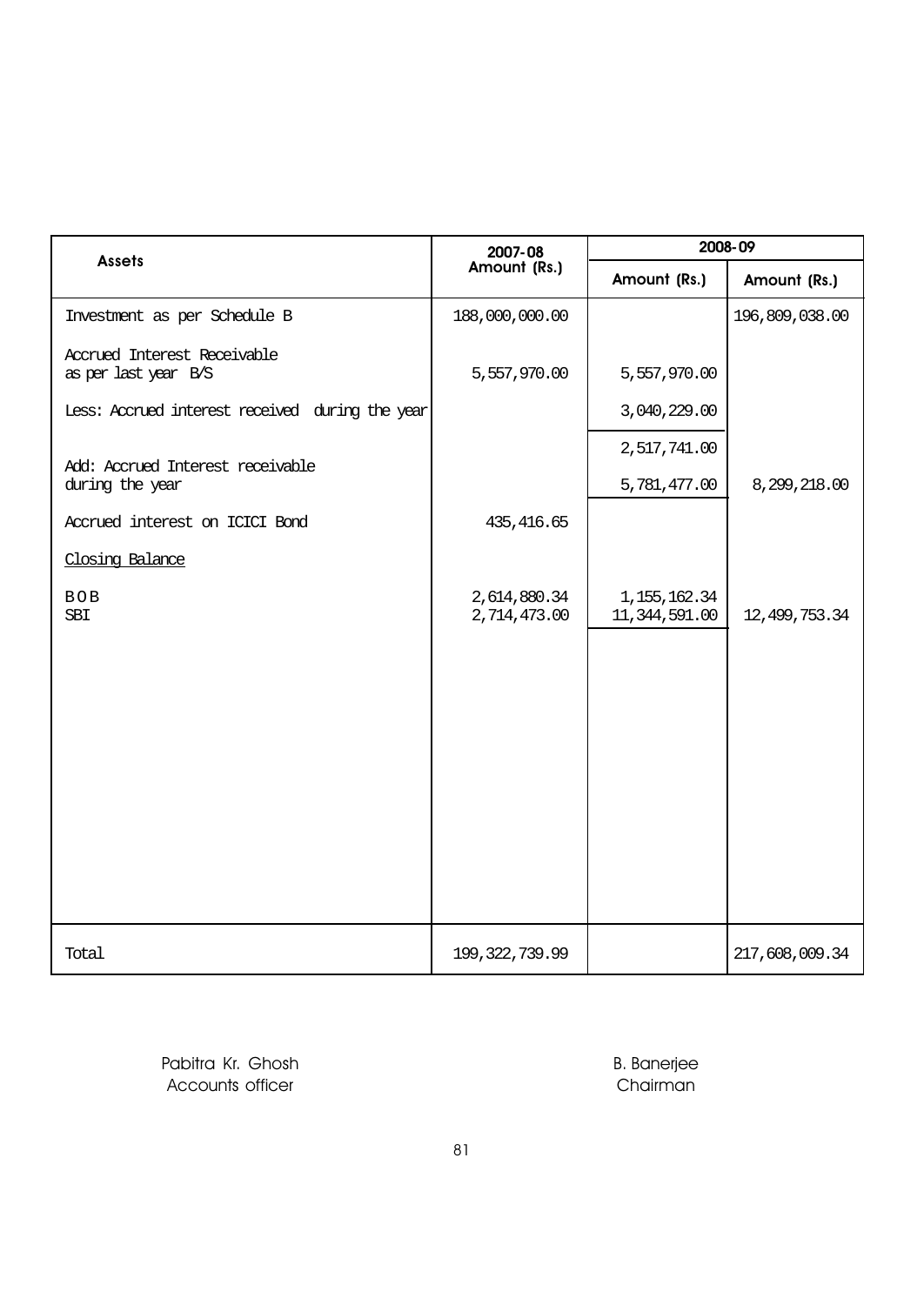# SCHEDULE FORMING PART OF THE BALANCE SHEET AS ON 31ST MARCH,2009 SCHEDULE A : SUBSCRIPTION

|                                                                                     | 2008-09<br>2007-08 |                  |                |
|-------------------------------------------------------------------------------------|--------------------|------------------|----------------|
|                                                                                     | Amount (Rs.)       | Amount (Rs.)     | Amount (Rs.)   |
| Liabilities as per last year's Balance Sheet                                        | 142, 122, 805.00   | 142, 122, 805.00 |                |
| Add: Interest inadvertently not taken now adjusted                                  |                    | 1,935.00         |                |
|                                                                                     |                    | 142, 124, 740.00 |                |
| Add: Amount received from T.B.T.F. during the year<br>on A/c. Subs. & Loan recovery |                    | 33,179,859.00    |                |
| Add: Amount receivable from T.B.T.F. on A/c<br>Sub & Loan.                          |                    | 499,705.00       |                |
|                                                                                     |                    | 175,804,304.00   |                |
| Less: Refunded to TBIF during the year A/c<br>Loan/FW/FS                            |                    | 7,741,830.00     |                |
| Less: Payment of Loan/F.S./F.W.                                                     |                    | 25, 193, 229.00  |                |
| Less: Amount Payable to T.B.T.F. on a/c loan/F.W. F.S.                              |                    | 1,040,588.00     |                |
|                                                                                     |                    | 141,828,657.00   |                |
| Add: Interest                                                                       |                    | 11,226,592.00    | 153,055,249.00 |
| TOTAL                                                                               | 142, 122, 805.00   |                  | 153,055,249.00 |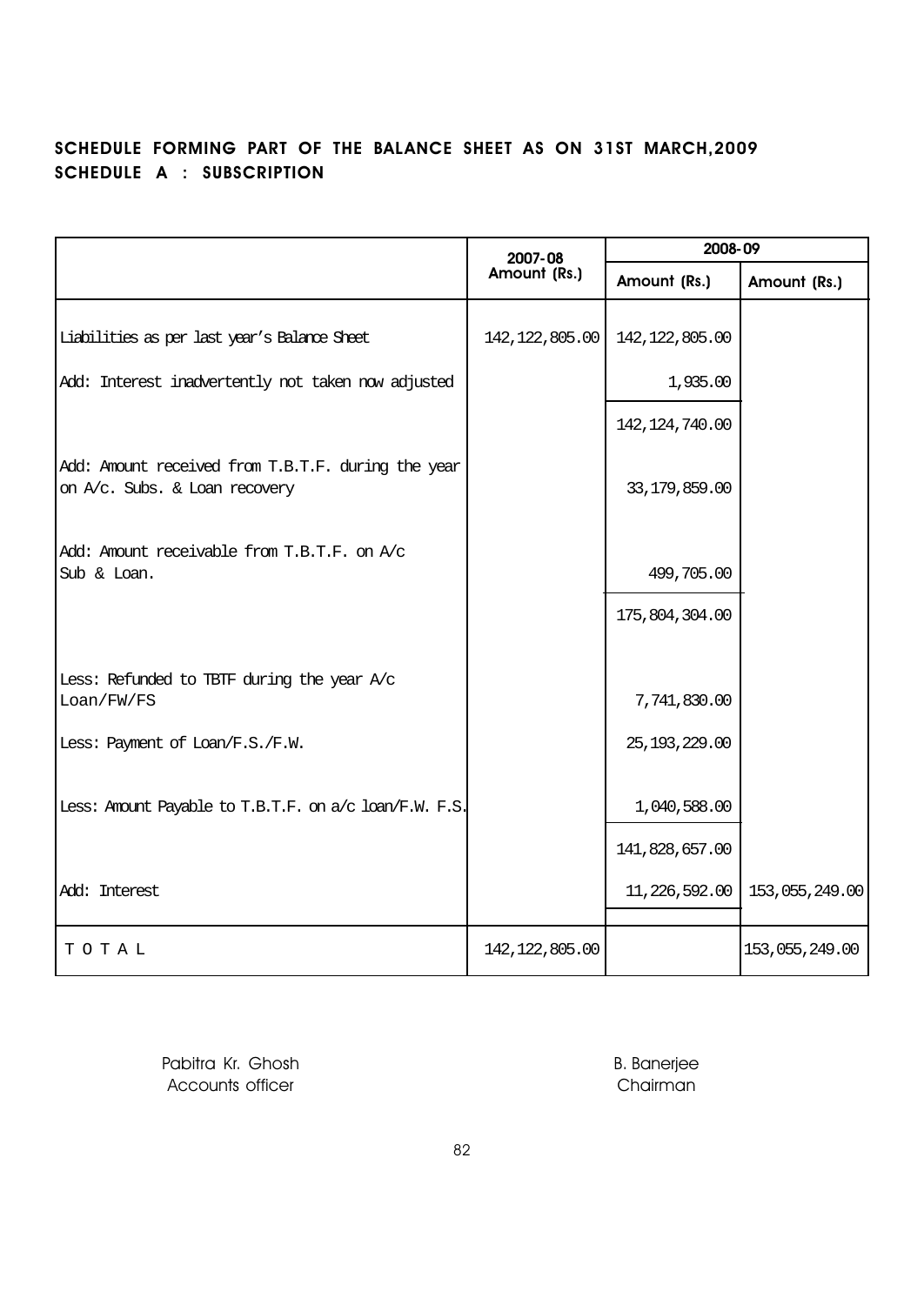#### SCHEDULE FORMING PART OF THE BALANCE SHEET AS ON 31ST MARCH,2009 SCHEDULE B : INVESTMENTS

|                                                                                 | 2007-08        |                                  | 2008-09        |
|---------------------------------------------------------------------------------|----------------|----------------------------------|----------------|
|                                                                                 | Amount (Rs.)   | Amount (Rs.)                     | Amount (Rs.)   |
| Investment with B.O.B.                                                          |                | 27,000,000.00                    |                |
| Less: Encashment during the year                                                |                | 15,000,000.00                    | 12,000,000.00  |
|                                                                                 |                |                                  |                |
| Investment with Bank of India                                                   |                |                                  | 13,000,000.00  |
| Investment with State Bank of Hyderabad<br>as per last year                     |                | 143,000,000.00                   |                |
| Add: Investment during the year                                                 |                | 151,809,038.00                   |                |
| Less: Encashment during the year                                                |                | 294,809,038.00<br>123,000,000.00 | 171,809,038.00 |
| Investment with Indian Bank during the year                                     |                | 11,005,342.00                    |                |
| Less: Encashment during the year                                                |                | 11,005,342.00                    | 0.00           |
| Total investment in TD                                                          |                | 183,000,000.00                   | 196,809,038.00 |
| Investment with ICICI Bond as per last year<br>Less: Encashment during the year | 5,000,000.00   | 5,000,000.00<br>5,000,000.00     | 0.00           |
| TOTAL                                                                           | 188,000,000.00 |                                  | 196,809,038.00 |

Pabitra Kr. Ghosh B. Banerjee Accounts officer and the contract of the Chairman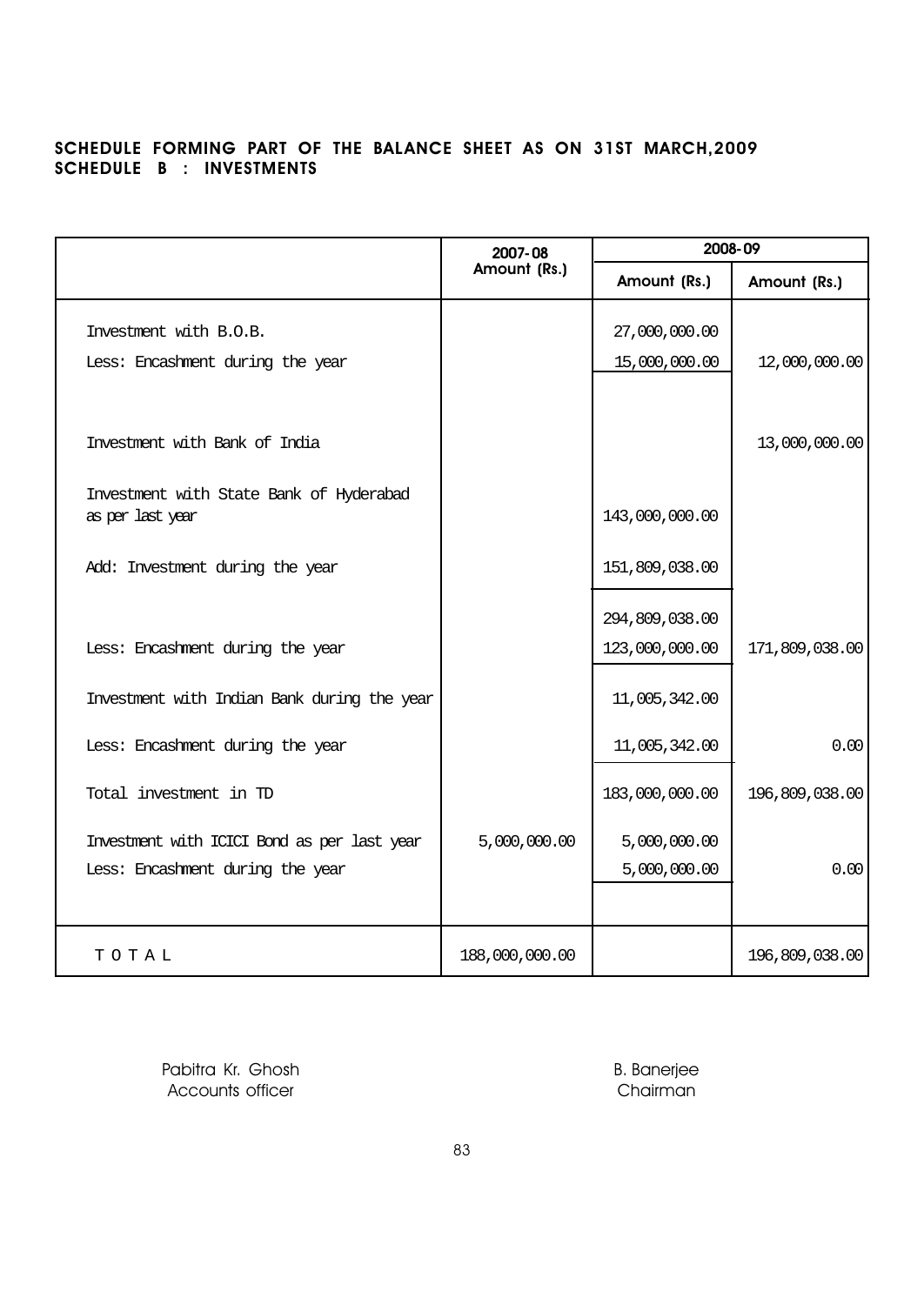# TEA BOARD NEW PENSION SCHEME RECEIPT & PAYMENT A/C FOR THE YEAR ENDED 31.03.2009

| Receipts                                                                                                       | Amount(Rs.) | Amount(Rs.)                        |
|----------------------------------------------------------------------------------------------------------------|-------------|------------------------------------|
| Opening Balance                                                                                                |             |                                    |
| Corporation Bank                                                                                               |             | 10,422.71                          |
| Received from TBTF                                                                                             |             |                                    |
| On Account of Employee's Contribution<br>On Account of Employer's Contribution<br>Received interest on S/B A/c |             | 561,626.00<br>561,626.00<br>363.00 |
| Received interest on investment<br>Encashment of Investment                                                    |             | 5,829.28<br>646,215.80             |
|                                                                                                                |             |                                    |
|                                                                                                                |             |                                    |
|                                                                                                                |             |                                    |
|                                                                                                                |             |                                    |
|                                                                                                                |             |                                    |
|                                                                                                                |             |                                    |
|                                                                                                                |             |                                    |
| TOTAL                                                                                                          |             | 1,786,082.79                       |

Pabitra Kr. Ghosh B. Banerjee Accounts officer Chairman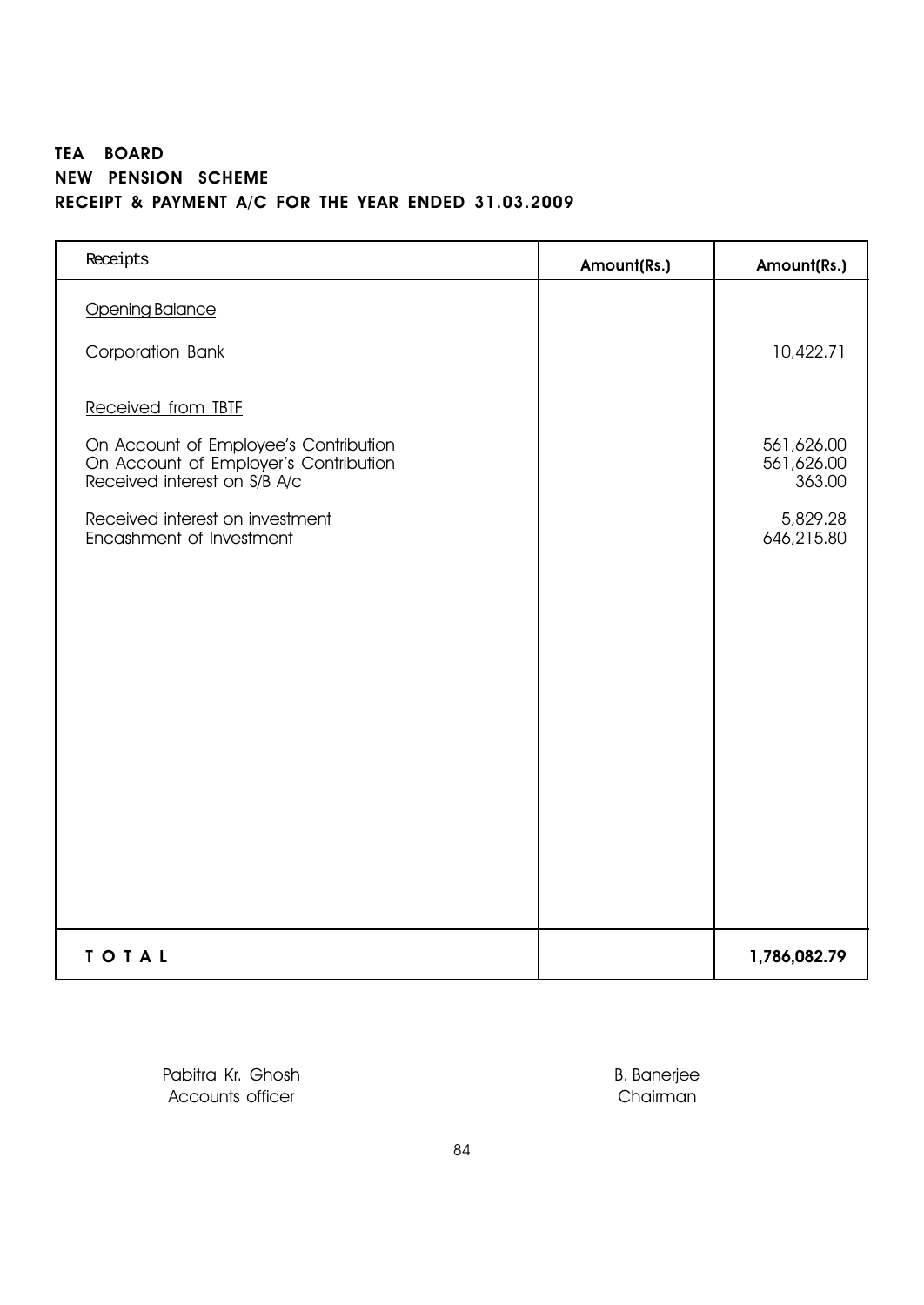| Payment                              | Amount (Rs.) | 2008-09      |
|--------------------------------------|--------------|--------------|
|                                      |              | Amount(Rs.)  |
|                                      |              |              |
| Invesment<br>Corporation Bank (CLTD) |              | 1,126,000.00 |
| Corporation Bank (Term Deposit)      |              | 650,000.00   |
| Final Settlement                     |              | 0.00         |
| Bank Charge                          |              | 0.00         |
|                                      |              |              |
| Closing Balance<br>Corporation Bank  |              | 10,082.79    |
|                                      |              |              |
|                                      |              |              |
|                                      |              |              |
|                                      |              |              |
|                                      |              |              |
|                                      |              |              |
|                                      |              |              |
|                                      |              |              |
|                                      |              |              |
|                                      |              |              |
| TOTAL                                |              | 1,786,082.79 |

Pabitra Kr. Ghosh B. Banerjee Accounts officer **Chairman**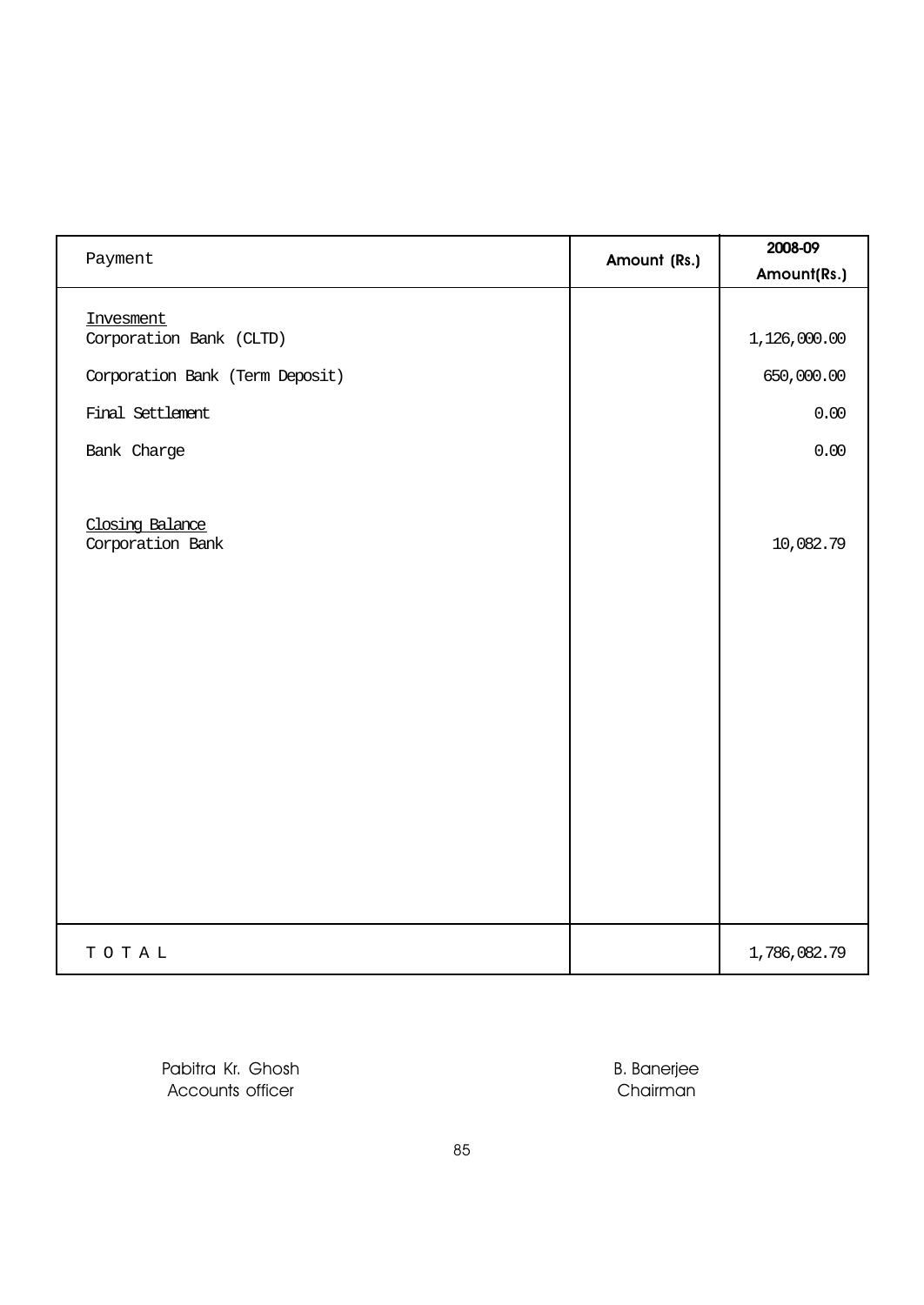# TEA BOARD NEW PENSION SCHEME INCOME & EXPENDITURE A/C FOR THE YEAR ENDED 31.03.2009

| Expenditure                       | 2007-08     | 2008-09     |
|-----------------------------------|-------------|-------------|
|                                   | Amount(Rs.) | Amount(Rs.) |
|                                   |             |             |
| Interest payable to subscribers   | 42,812.00   | 103,332.00  |
|                                   |             |             |
| <b>Bank Charge</b>                | 56.00       | 0.00        |
| Excess of Income over expenditure | 6,152.95    | 6,464.18    |
|                                   |             |             |
|                                   |             |             |
|                                   |             |             |
|                                   |             |             |
|                                   |             |             |
|                                   |             |             |
|                                   |             |             |
|                                   |             |             |
|                                   |             |             |
|                                   |             |             |
|                                   |             |             |
|                                   |             |             |
|                                   |             |             |
|                                   |             |             |
|                                   |             |             |
|                                   |             |             |
|                                   |             |             |
|                                   |             |             |
|                                   |             |             |
| <b>TOTAL</b>                      | 49,020.95   | 109,796.18  |

Pabitra Kr. Ghosh B. Banerjee Accounts officer and the contract of the Chairman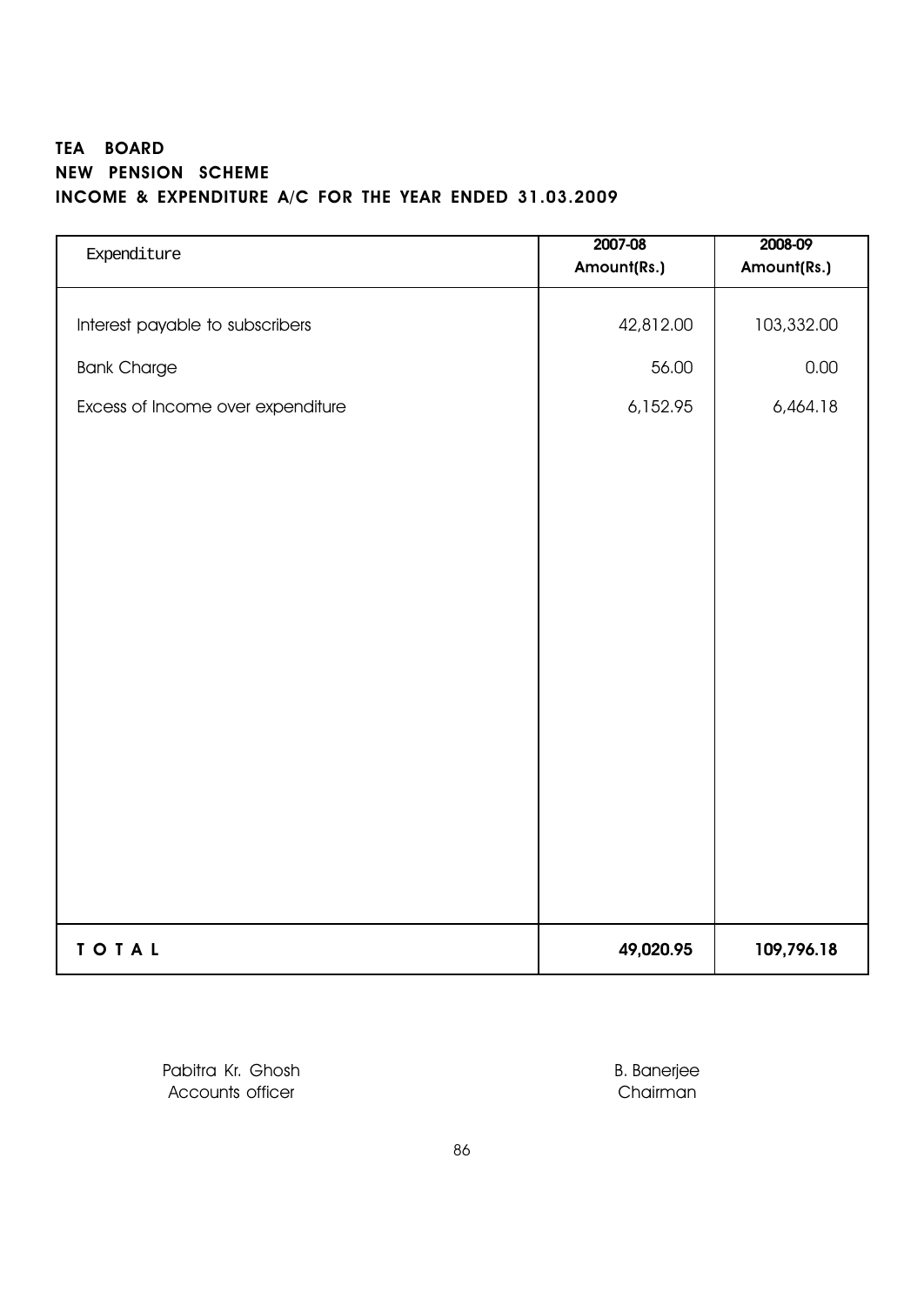| Income                                                                            | 2007-08     | 2008-09     |             |
|-----------------------------------------------------------------------------------|-------------|-------------|-------------|
|                                                                                   | Amount(Rs.) | Amount(Rs.) | Amount(Rs.) |
|                                                                                   |             |             |             |
| Interest received on S/B A/c                                                      | 360.00      |             | 363.00      |
| Interest received on investment<br>(during encashment)                            | 21,644.51   | 5,829.28    |             |
| Add: Interest received on Investment<br>(lying with Bank as per bank certificate) |             | 28,144.90   |             |
|                                                                                   |             | 33,974.18   |             |
| Less: Accrued interest as per last year                                           |             | 0.00        | 33,974.18   |
| Accrued Interest on Term Deposit                                                  | 27,016.44   |             | 75,459.00   |
| <b>TOTAL</b>                                                                      | 49,020.95   |             | 109,796.18  |

Pabitra Kr. Ghosh B. Banerjee<br>Accounts officer and the settlement of the B. Banerjee Accounts officer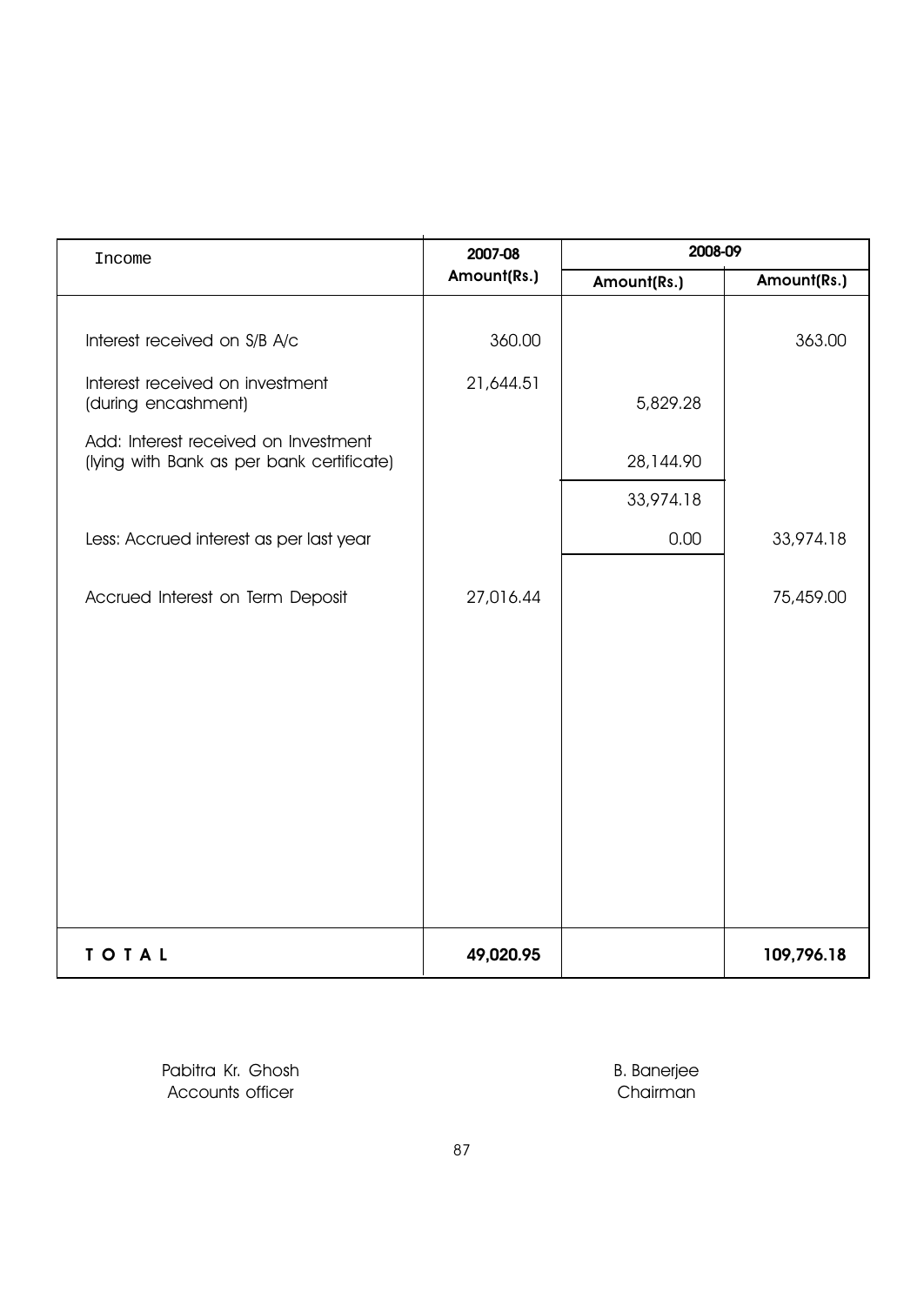#### TEA BOARD NEW PENSION SCHEME BALANCE SHEET AS ON 31.03.2009

| Liabilities                                                                                                       | 2007-08      | 2008-09                                    |                        |
|-------------------------------------------------------------------------------------------------------------------|--------------|--------------------------------------------|------------------------|
|                                                                                                                   | Amount (Rs.) | Amount (Rs.)                               | Amount (Rs.)           |
| Liabilities as per last year's B/s<br>Add contribution received during the year                                   | 798,565.00   | 798,565.00<br>1,123,252.00<br>1,921,817.00 |                        |
| Add:Contribution received from TBIF on<br>account of own Contribution and board's<br>Contribution                 |              | 14,648.00<br>1,936,465.00                  |                        |
| Less: Contribution Payable to TBIF on<br>account of Own Contribution and<br>Board's Contribution<br>Add: Interest |              | 3,324.00<br>1,933,141.00<br>103,332.00     |                        |
| Excess of Income Over Expenditure<br>Less: Excess of Expenditure over<br>Income as per last B/S                   |              | 6,464.18<br>5,910.05                       | 2,036,473.00<br>554.13 |
|                                                                                                                   |              |                                            |                        |
| TOTAL                                                                                                             | 798,565.00   |                                            | 2,037,027.13           |

Pabitra Kr. Ghosh B. Banerjee Accounts officer and the contract of the Chairman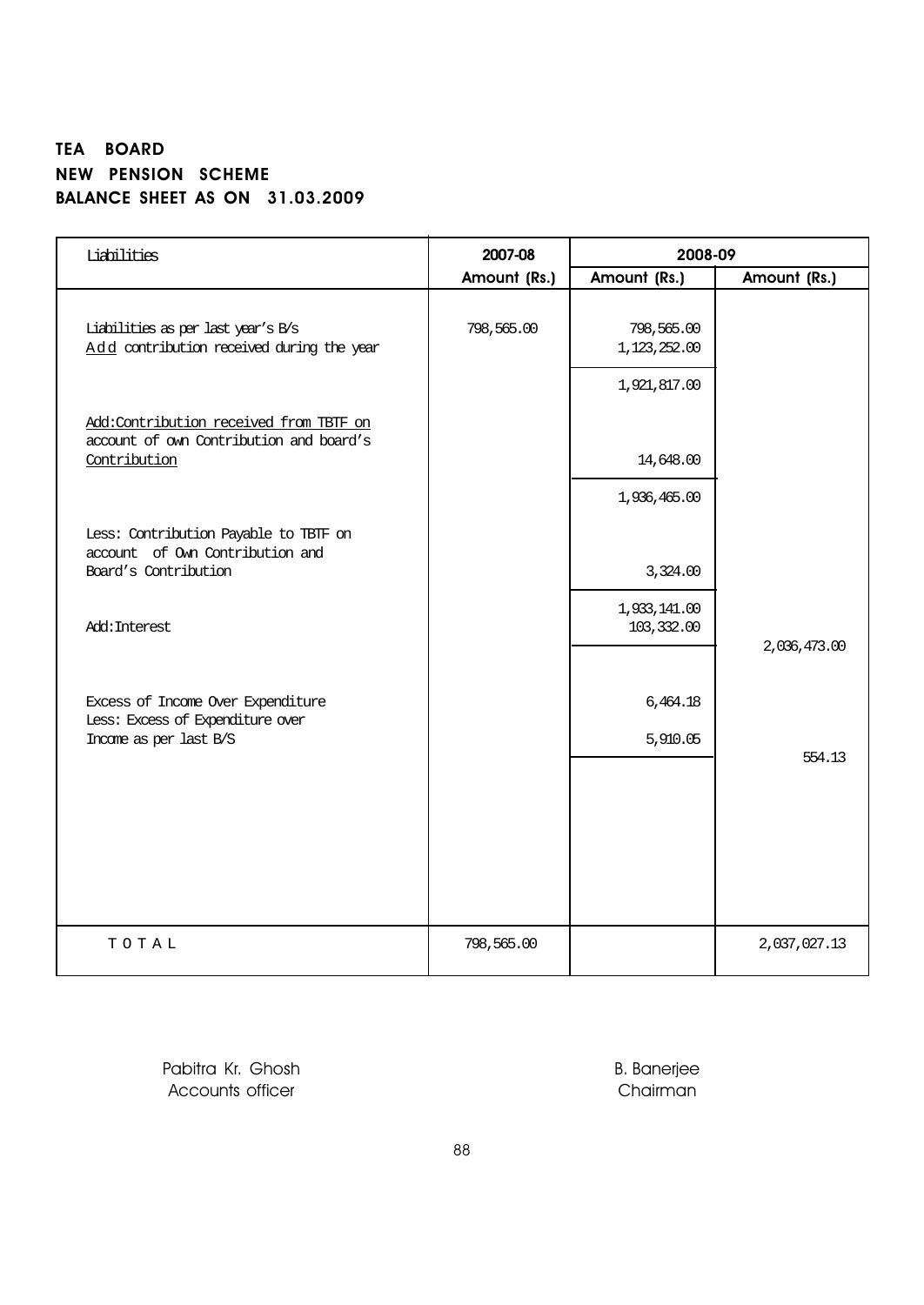| Assets                                                                             | 2007-08      | 2008-09                  |              |
|------------------------------------------------------------------------------------|--------------|--------------------------|--------------|
|                                                                                    | Amount (Rs.) | Amount (Rs.)             | Amount (Rs.) |
| Corporation Bank (Term Deposit) as per last B/S<br>Add: Investment during the year | 300,000.00   | 300,000.00<br>650,000.00 | 950,000.00   |
| Corporation Bank (CLTD) as per<br>last year B/s.                                   | 455,215.80   | 455,215.80               |              |
| Add: investment during the year                                                    |              | 1,126,000.00             |              |
|                                                                                    |              | 1,581,215.80             |              |
| Less: encashment during the year                                                   |              | 646,215.80               | 935,000.00   |
| Interest on CLTD lying with Bank                                                   |              |                          | 28,144.90    |
| <b>Accrued Interest</b>                                                            |              |                          |              |
| Interest receivable on T.D.as per last year B/S                                    | 27,016.44    | 27,016.44                |              |
| Interest receivable on T.D.as per Current Year                                     |              | 75,459.00                | 102,475.44   |
| Nett Balance receivable from TBTF                                                  |              |                          | 11,324.00    |
| Excess of Expenditure over Income                                                  | 5,910.05     |                          |              |
| <b>Closing Balance</b>                                                             |              |                          |              |
| Corporation Bank                                                                   | 10,422.71    |                          | 10,082.79    |
|                                                                                    |              |                          |              |
| <b>TOTAL</b>                                                                       | 798,565.00   |                          | 2,037,027.13 |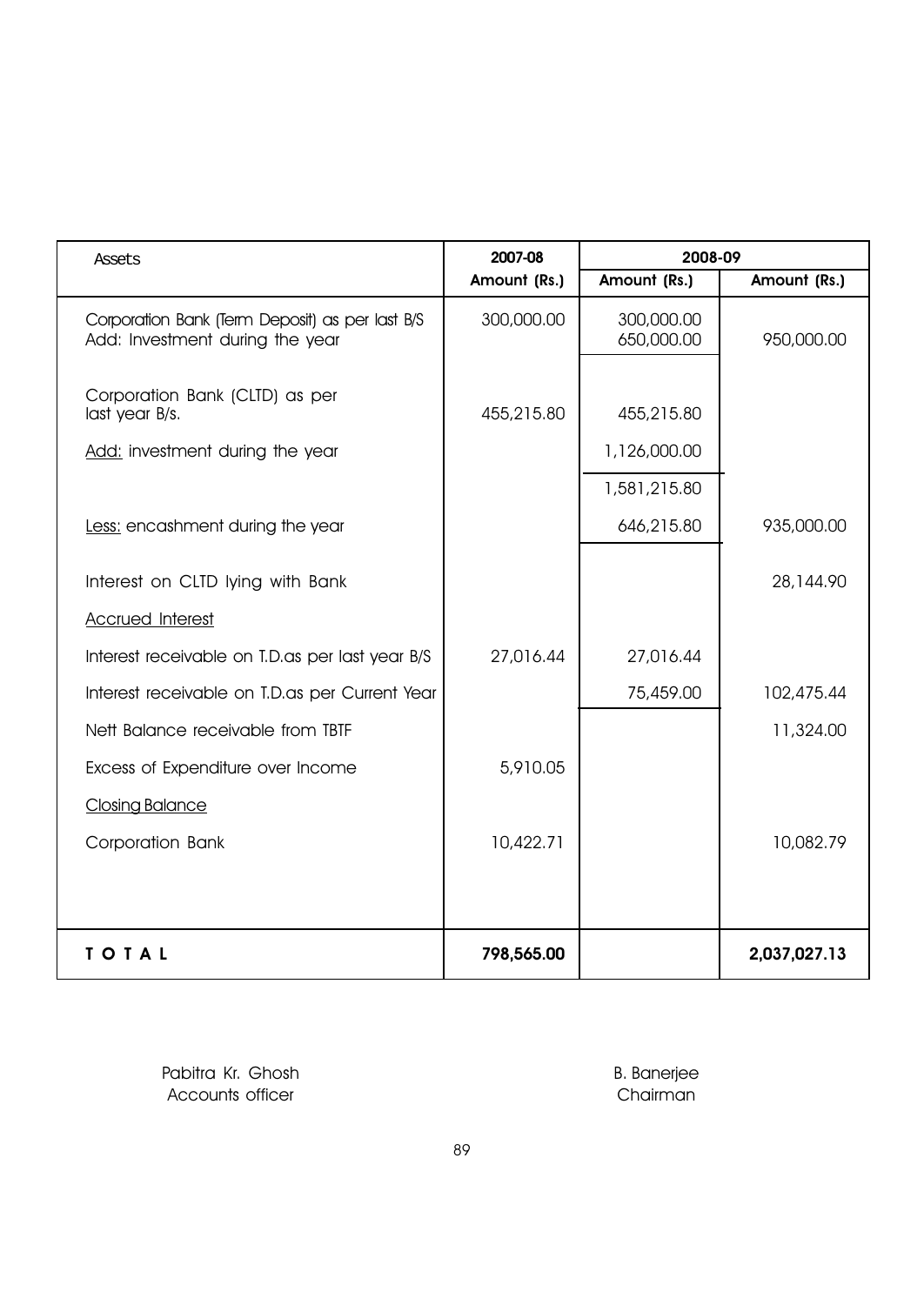# Loan Corpus Fund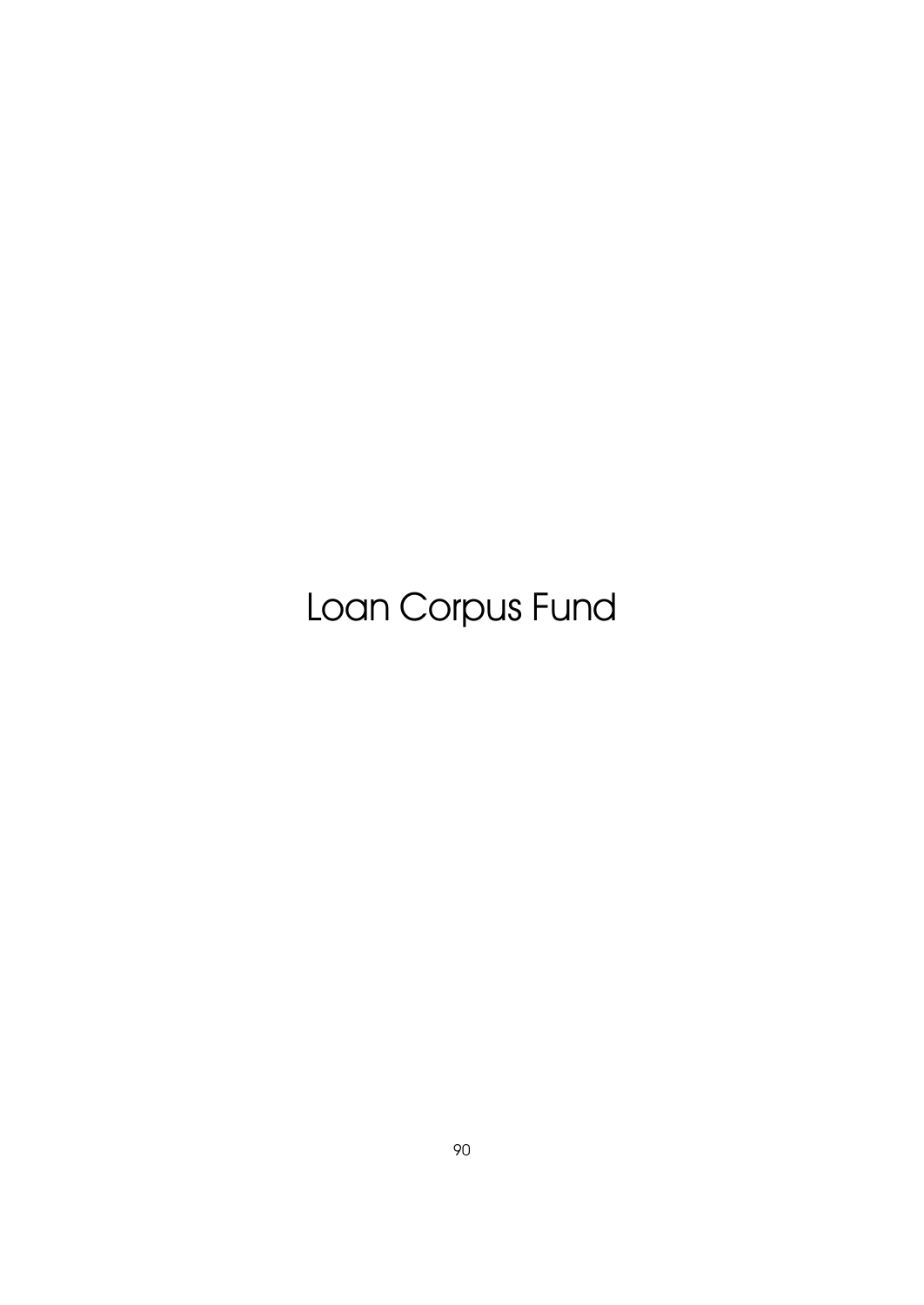#### PANORAMIC VIEW OF LOAN SCHEMES 2008-09

Rs. in lakh

| NAME OF THE SCHEME                                                                | Received<br>from Govt. | Recovery<br>of loan &<br>interest | Expenditure                   |
|-----------------------------------------------------------------------------------|------------------------|-----------------------------------|-------------------------------|
| Revolving corpus fund for loan Scheme<br>Recovery of Principal<br><b>Interest</b> | 0.00                   | 569.30<br>444.90                  | No<br>disbursement<br>of loan |
|                                                                                   |                        | 1,014.20                          |                               |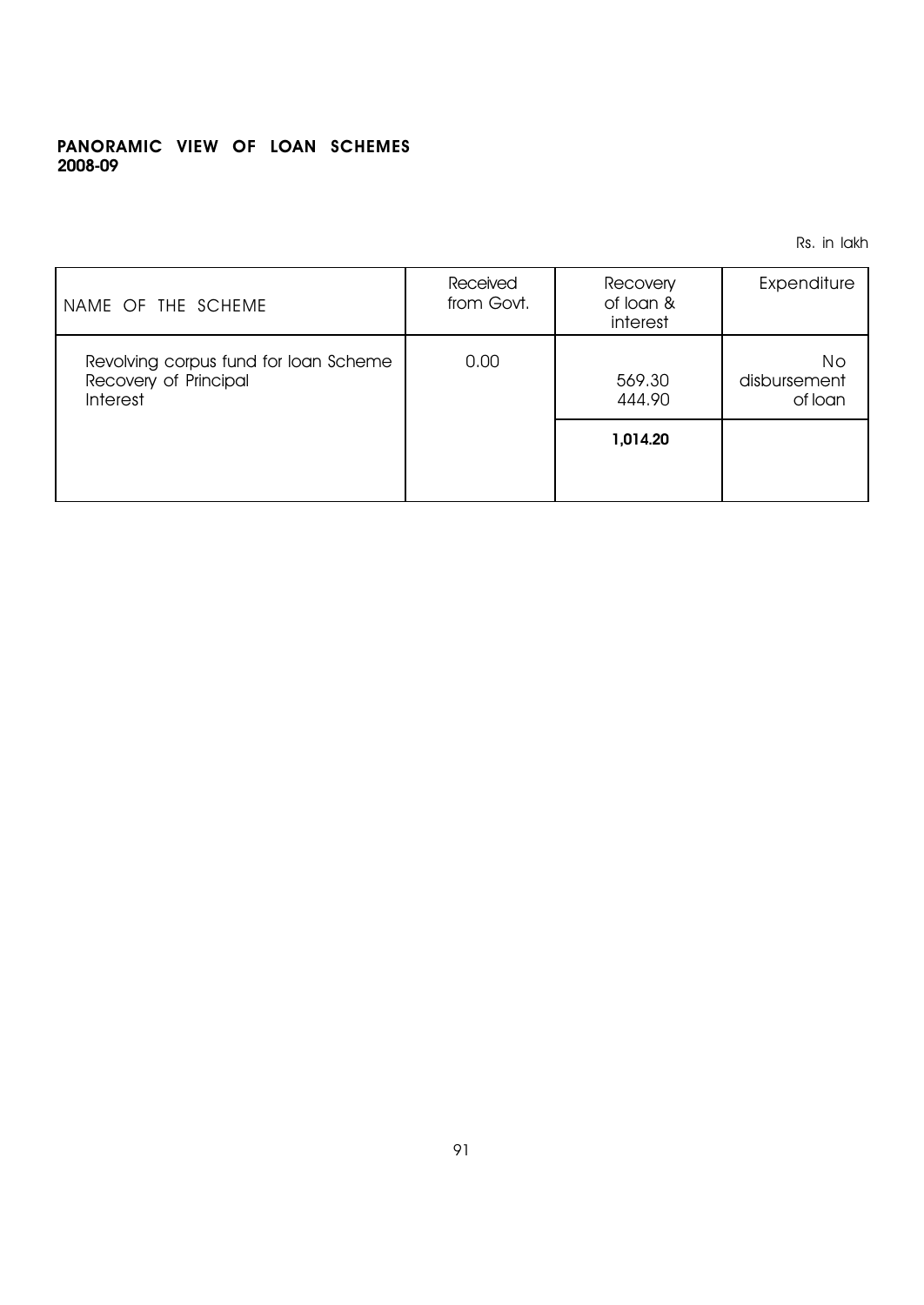# TEA BOARD REVOLVING CORPUS FUND FOR LOAN SCHEME RECEIPT & PAYMENT A/C FOR THE YEAR ENDED 31.03.2009

| <b>Receipts</b>                         | Amount(Rs.)     | Amount(Rs.)      |
|-----------------------------------------|-----------------|------------------|
| Opening Balance as on 01.04.2008        |                 |                  |
| Head Office                             | 18,842,989.81   |                  |
| Guwahati                                | 11,688,327.93   |                  |
| Coonoor                                 | 3,917,831.59    |                  |
| Brand Promotion Fund                    | 266, 287. 16    |                  |
| Sophisticated Tea Packaging Arrangement | 413, 311.51     | 35, 128, 748.00  |
| Recovery of Principal                   |                 |                  |
| Head Office                             | 52,300,071.95   |                  |
| Guwahati                                | 2,267,007.00    |                  |
| Coonoor                                 | 2,362,453.60    | 56, 929, 532.55  |
| Recovery of Interest                    |                 |                  |
| Head Office                             | 42,072,622.09   |                  |
| Guwahati                                | 1,011,111.63    |                  |
| Coonoor                                 | 1, 155, 431. 12 | 44, 239, 164.84  |
| Deffered Interest                       |                 | 251, 152. 13     |
| FD Withdrawal                           |                 |                  |
| Head Office                             | 41,749,700.00   |                  |
| Guwahati                                | 15,000,000.00   | 56,749,700.00    |
| Loan Refunded                           |                 |                  |
| M.P.S.                                  | 60,000,000.00   |                  |
| TBTF(Non Plan)                          | 70,000,000.00   | 130,000,000.00   |
| Interest on Fixed Deposit               |                 |                  |
| Head Office                             | 3,886,201.00    |                  |
| Brand Promotion Fund                    | 28,093.00       |                  |
| Guwahati                                | 1,316,585.00    | 5,230,879.00     |
|                                         |                 |                  |
| Suspense                                |                 |                  |
| Guwahati                                | 6,644,653.00    |                  |
| Coonoor                                 | 2,212,182.00    | 8,856,835.00     |
| Fund Received (Guwahati)                |                 | 10,000,000.00    |
| Others Receipt (Coonoor)                |                 | 71,214.00        |
| TOTAL                                   |                 | 347, 457, 225.52 |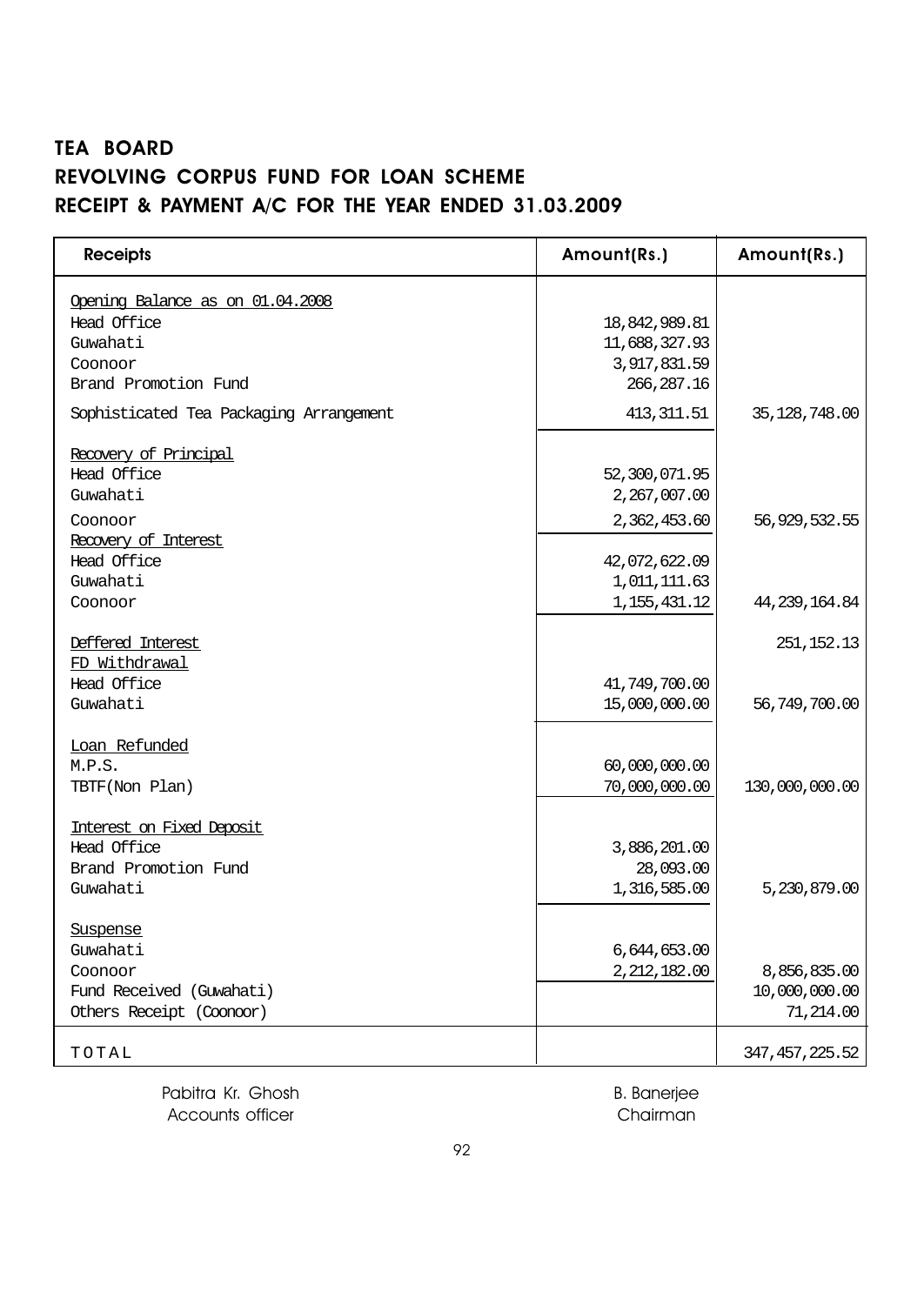| Payment                                 | Amount(Rs.)   | Amount(Rs.)      |
|-----------------------------------------|---------------|------------------|
|                                         |               |                  |
| Guwahati(Transfer)                      | 100,000.00    | 100,000.00       |
| Legal Charges                           |               |                  |
| Head Office                             | 1,396,939.35  |                  |
| Guwahati                                | 0.00          | 1,396,939.35     |
|                                         |               |                  |
| Bank charges                            |               |                  |
| Head Office                             | 15,616.00     |                  |
| Guwahati                                | 20,999.00     |                  |
| Coonoor                                 | 767.00        | 37,382.00        |
|                                         |               |                  |
| Suspense                                |               | 2,602,235.00     |
| Other Exp.                              |               | 46,684.00        |
| Fixed Deposit :-                        |               |                  |
| Head Office                             | 70,000,000.00 |                  |
| Guwahati                                | 19,877,480.00 |                  |
| Coonoor                                 | 3,500,000.00  | 93, 377, 480.00  |
|                                         |               |                  |
| $\underline{\text{Lom to}}$ :           |               |                  |
| Head Office: TBIF A/c                   | 70,000,000.00 |                  |
| M.P.S.                                  | 60,000,000.00 | 130,000,000.00   |
| Amount Paid to Govt.                    |               |                  |
| Principal                               | 22,374,000.00 |                  |
| <b>Interest</b>                         | 37,034,000.00 | 59,408,000.00    |
| CLOSING BALANCE                         |               |                  |
| Head Office                             | 35,681,046.63 |                  |
| Guwahati                                | 8,029,205.56  |                  |
| Coonoor                                 | 6,171,661.31  |                  |
| Brand Promotion Fund                    | 293,830.16    |                  |
| Sophisticated Tea Packaging Arrangement | 412,761.51    | 50,588,505.17    |
| TOTAL                                   |               | 347, 457, 225.52 |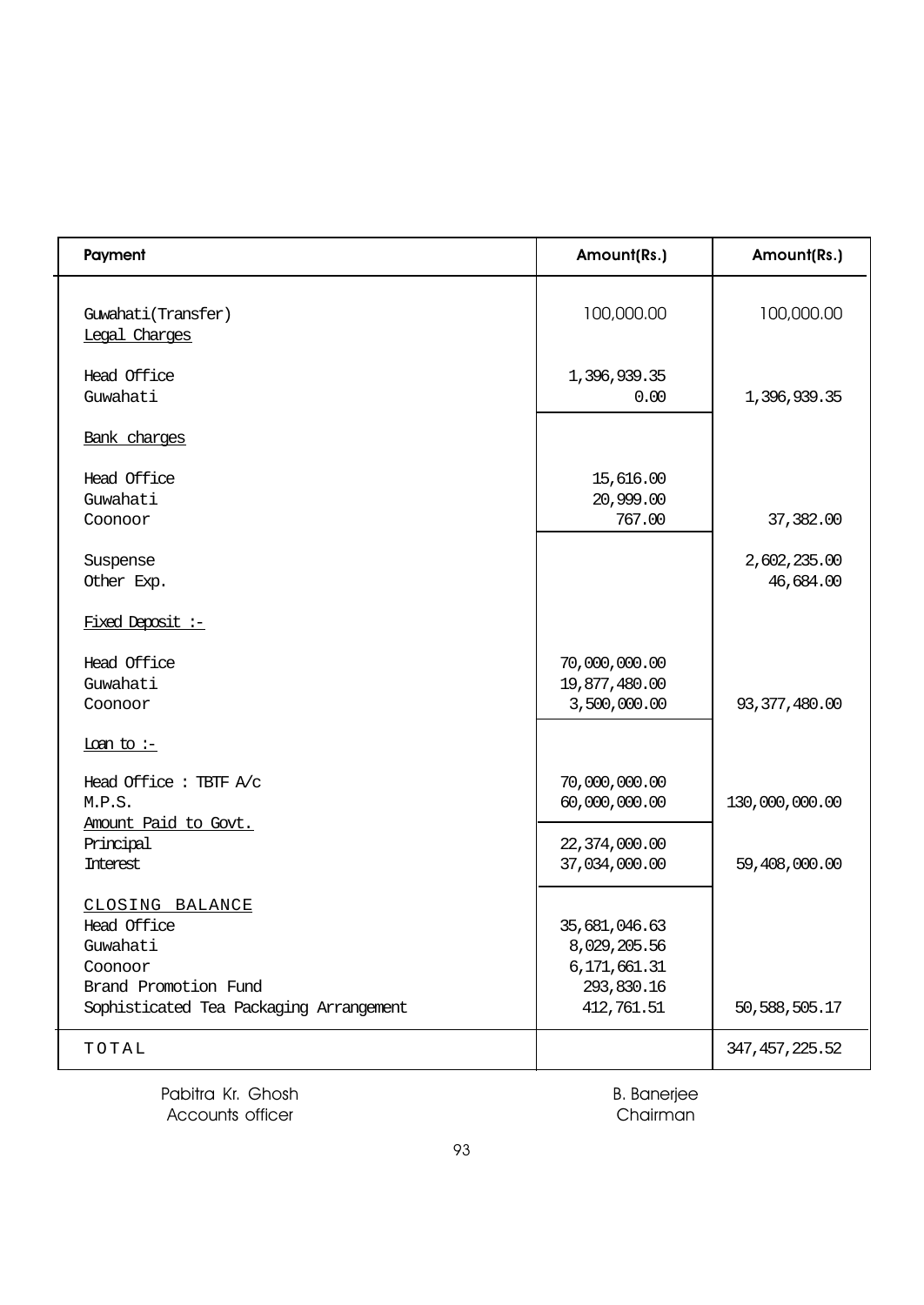# TEA BOARD REVOLVING CORPUS FUND FOR LOAN SCHEME INCOME & EXPENDITURE ACCOUNT FOR THE YEAR 2008-09

| EXPENDITURE                    | As on 31.03.2009<br>Rs. |
|--------------------------------|-------------------------|
| Bank Charges                   | 37,382.00               |
| Legal Charges                  | 1,396,939.35            |
| Interest Payable to the Govt.  | 30,000.00               |
| Other Expenditure              | 46,684.00               |
| Excess Income over Expenditure | 46, 280, 561.49         |
|                                |                         |
|                                |                         |
|                                |                         |
|                                |                         |
|                                |                         |
| TOTAL                          | 47,791,566.84           |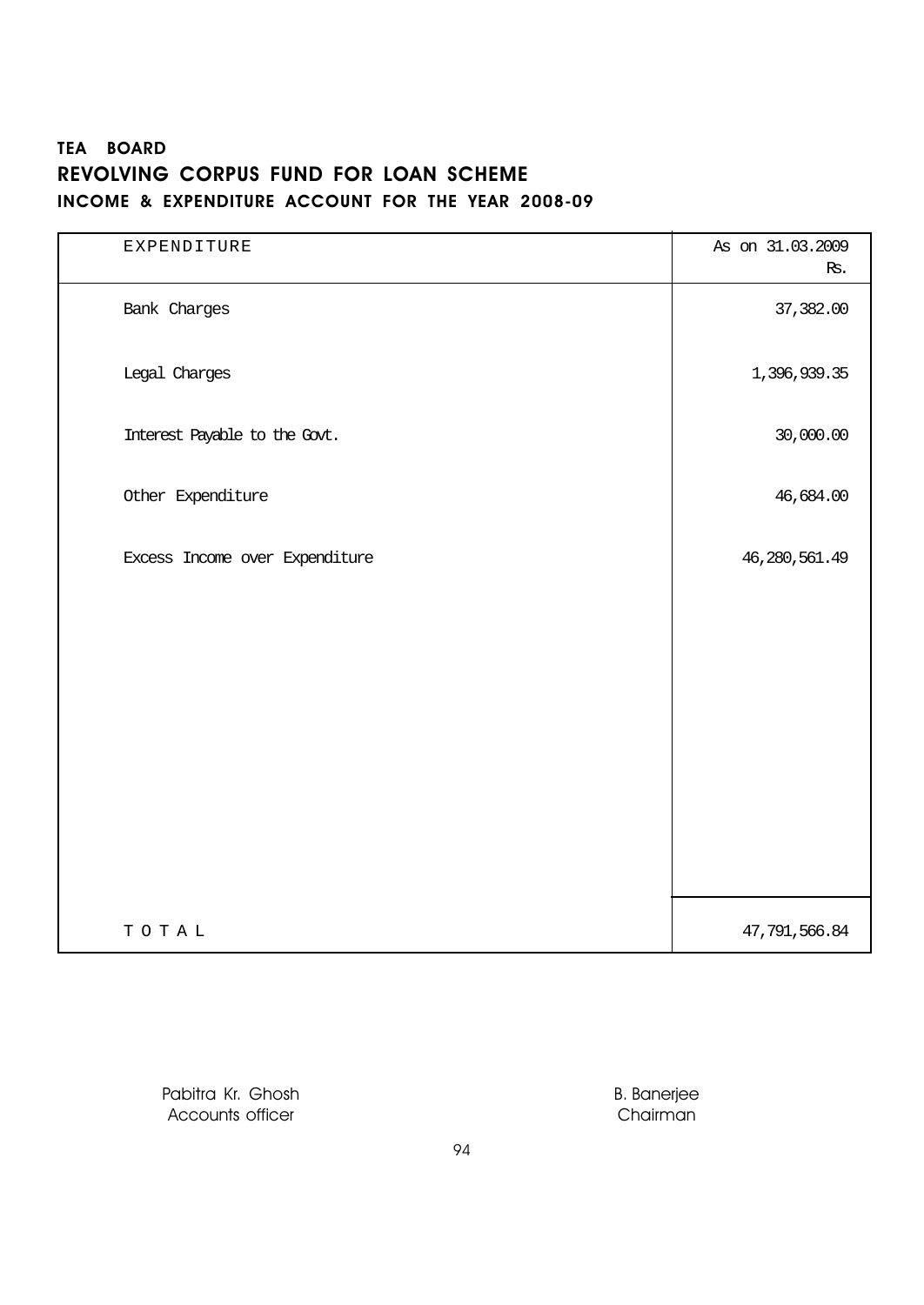| <b>INCOME</b>                                      | As on 31.03.2009<br>Rs. |
|----------------------------------------------------|-------------------------|
| Interest received from Tea Estate during the year. | 44, 239, 164.84         |
| Interest on Investment including Brand             |                         |
| Promotion during the year:                         | 3,481,188.00            |
| Other Receipt                                      | 71,214.00               |
|                                                    |                         |
|                                                    |                         |
|                                                    |                         |
|                                                    |                         |
|                                                    |                         |
|                                                    |                         |
|                                                    |                         |
|                                                    |                         |
| TOTAL                                              | 47,791,566.84           |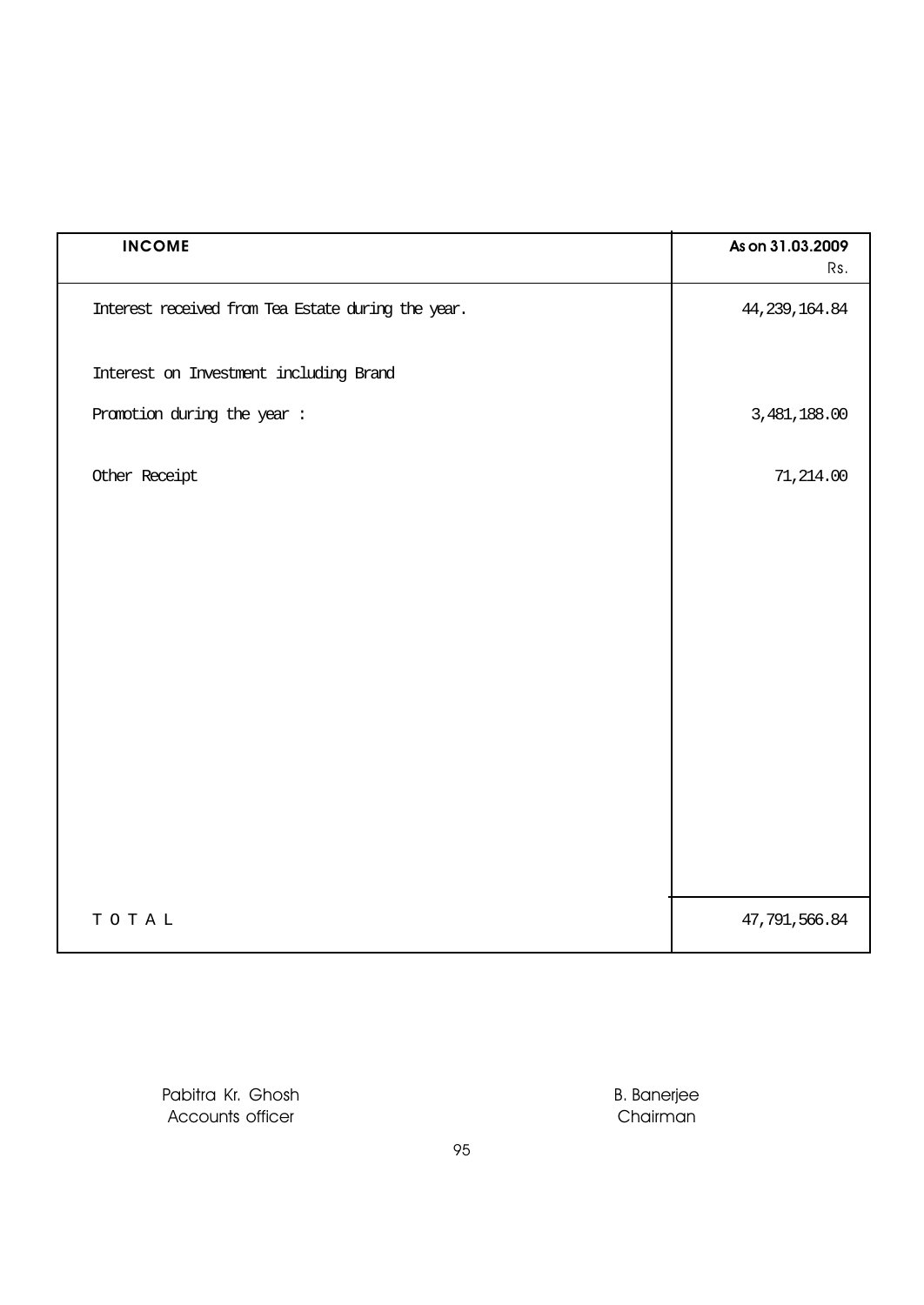# TEA BOARD REVOLVING CORPUS FUND FOR LOAN SCHEME BALANCE SHEET AS AT 31ST MARCH 2009

| LIABILITY                                                         | Amount           | Amount            | Amount           |
|-------------------------------------------------------------------|------------------|-------------------|------------------|
|                                                                   | Rs.              | Rs.               | Rs.              |
| Loan from Govt. as per last year A/c.                             |                  | 430,701,982.10    |                  |
| Less: Paid during the year                                        |                  | 22,374,000.00     |                  |
|                                                                   |                  | 408, 327, 982. 10 |                  |
| Less: Provision for Bad & Doubtful Debts<br>as per last year A/c. | 47,059,591.76    |                   |                  |
| Less: Provision made for Current year                             | 41,366,638.50    | 41,366,638.50     | 366, 961, 343.60 |
|                                                                   | 5,692,953.26     |                   |                  |
| Less: Adjusted                                                    | 5,692,953.26     | 0.00              |                  |
| Interest payable to Govt. as per. last year A/c                   | 238, 332, 226.70 |                   |                  |
| Add: Interest payable to Govt. during the year                    | 30,000.00        | 238, 362, 226.70  |                  |
| Less: Paid during the year                                        |                  | 37,034,000.00     | 201, 328, 226.70 |
| Suspense H.O. as per last year                                    | 101, 154.00      |                   |                  |
| Suspense Guwahati as per last year                                | 10,138,381.00    | 10,239,535.00     |                  |
| Suspense Guwahati during the year                                 | 6,644,653.00     |                   |                  |
| Suspense Coonoor during the year                                  | 2,212,182.00     | 8,856,835.00      |                  |
|                                                                   |                  | 19,096,370.00     |                  |
| Less: Adjusted Guwahati                                           |                  | 2,602,235.00      | 16, 494, 135.00  |
| Excess Income over expenditure as per                             |                  |                   |                  |
| Last year a/c                                                     | 177, 789, 959.25 |                   |                  |
| Add: Excess of Income Over expenditure                            | 46,280,561.49    |                   | 224,070,520.74   |
|                                                                   |                  |                   |                  |
|                                                                   |                  |                   |                  |
|                                                                   |                  |                   |                  |
|                                                                   |                  |                   |                  |
| C/F                                                               |                  |                   | 808, 854, 226.04 |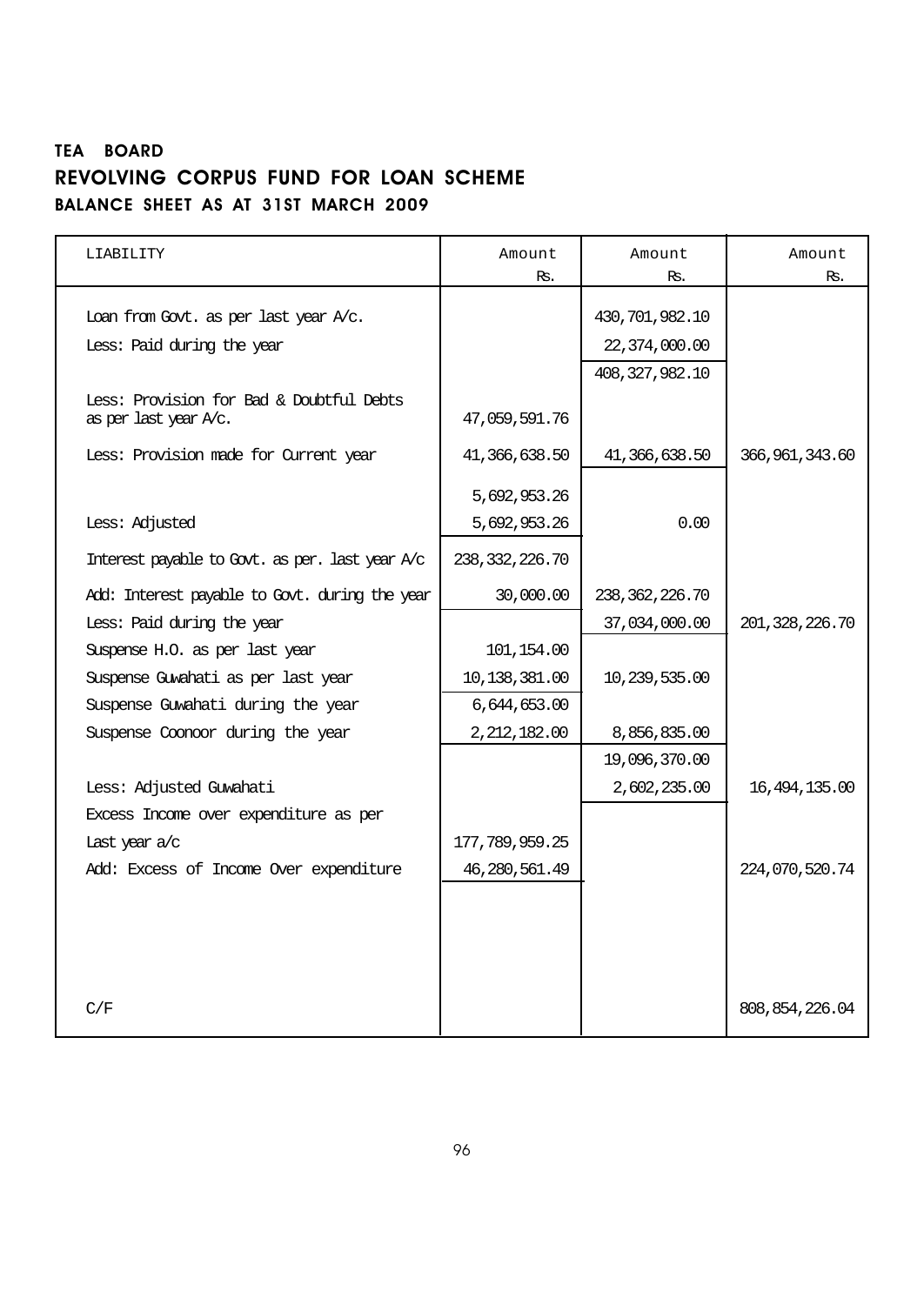| Assets                                                                                     | Amount           | Amount                           | Amount           |
|--------------------------------------------------------------------------------------------|------------------|----------------------------------|------------------|
|                                                                                            | Rs.              | Rs.                              | Rs.              |
| Loan to Tea Estate as per last year A/c                                                    | 470,595,917.58   |                                  |                  |
| Head Office, Kolkata                                                                       |                  |                                  |                  |
| Guwahati Office                                                                            |                  |                                  |                  |
| Coonoor Office                                                                             |                  | 470, 595, 917.58                 |                  |
| Less: Refund during the year                                                               |                  |                                  |                  |
| Head Office, Kolkata                                                                       | 52,300,071.95    |                                  |                  |
| Guwahati Office                                                                            | 2,267,007.00     |                                  |                  |
| Coonoor Office                                                                             | 2,362,453.60     | 56, 929, 532.55                  |                  |
|                                                                                            |                  | 413,666,385.03                   |                  |
| Less: Provision for Bad & Doubtful Debts<br>as per last year A/c.                          | 47,059,591.76    |                                  |                  |
| Less: Provision made for Current year                                                      | 41, 366, 638.50  | 41,366,638.50                    | 372, 299, 746.53 |
|                                                                                            | 5,692,953.26     |                                  |                  |
| Less: Adjusted against Govt. Loan                                                          | 5,692,953.26     | 0.00                             |                  |
| Bank Charges recoverable as per last year A/c.<br>Fixed Deposit as per last year A/c (H.O) |                  |                                  | 16,341.22        |
| Add: Deposit during the year                                                               | 226, 378, 971.00 |                                  |                  |
| Guwahati                                                                                   | 15,000,000.00    |                                  |                  |
| Coonoor                                                                                    |                  | 69, 316, 259.00 310, 695, 230.00 |                  |
| Add: Deposit during the year                                                               |                  |                                  |                  |
| H.O.                                                                                       | 70,000,000.00    |                                  |                  |
| Guwahati                                                                                   | 19,877,480.00    |                                  |                  |
|                                                                                            |                  |                                  |                  |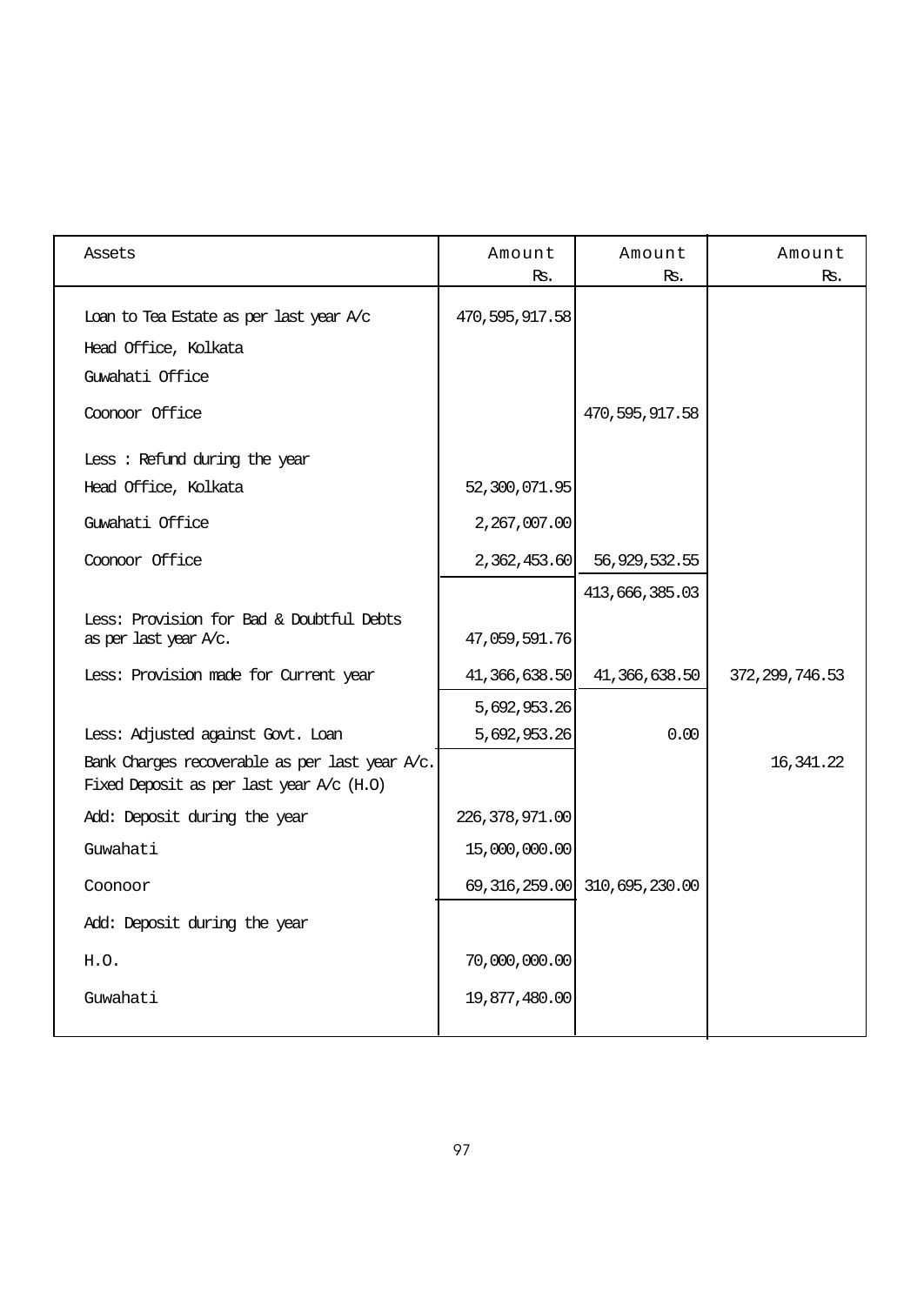| ${\tt LIABILITY}$ | Amount<br>$\mathbb{R}\!s.$ | Amount<br>$\mathbb{R}\!s.$ | Amount<br>Rs.    |
|-------------------|----------------------------|----------------------------|------------------|
| $\rm C/F$         |                            |                            | 808, 854, 226.04 |
|                   |                            |                            |                  |
|                   |                            |                            |                  |
|                   |                            |                            |                  |
|                   |                            |                            |                  |
|                   |                            |                            |                  |
|                   |                            |                            |                  |
|                   |                            |                            |                  |
|                   |                            |                            |                  |
|                   |                            |                            |                  |
|                   |                            |                            |                  |
|                   |                            |                            |                  |
|                   |                            |                            |                  |
|                   |                            |                            |                  |
|                   |                            |                            |                  |
|                   |                            |                            |                  |
| TOTAL             |                            |                            | 808, 854, 226.04 |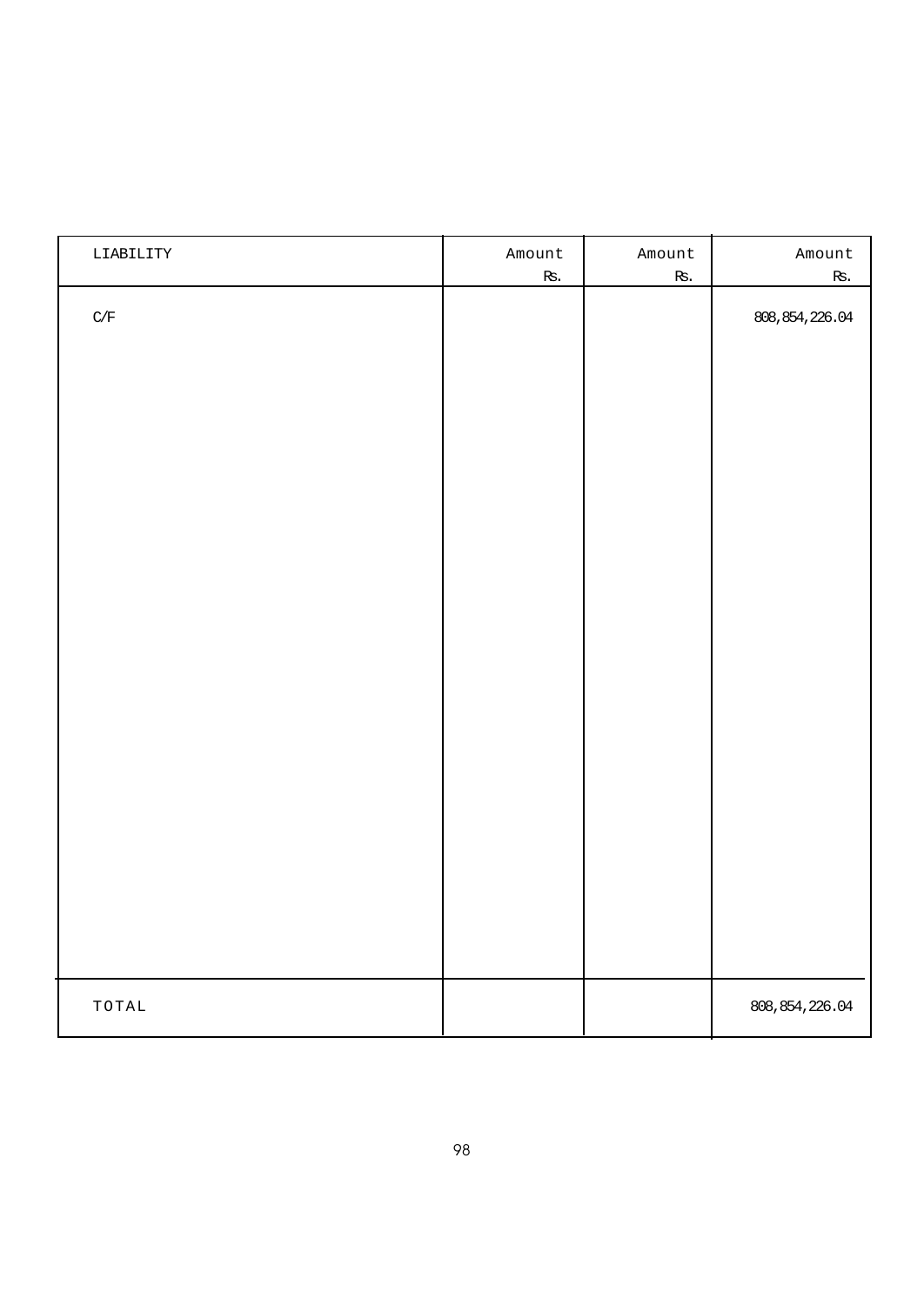| Assets                                                           | Amount        | Amount          | Amount           |
|------------------------------------------------------------------|---------------|-----------------|------------------|
|                                                                  | Rs.           | Rs.             | Rs.              |
| Coonoor                                                          | 3,500,000.00  | 93, 377, 480.00 |                  |
| Less: Withdraw during the year                                   |               | 404,072,710.00  |                  |
|                                                                  |               |                 |                  |
| H.O.                                                             | 41,749,700.00 |                 |                  |
| Guwahati                                                         | 15,000,000.00 | 56,749,700.00   | 347, 323, 010.00 |
| A mount Receivable from R&D A/c                                  |               |                 | 310, 191.00      |
| Cheque collection charge as per last year A/c                    |               |                 | 9,833.28         |
| Interest on FD including Brand Promotion<br>as per last year A/c |               | 2,088,814.00    |                  |
| Less: Adjusted during the year:                                  |               | 2,088,814.00    | 0.00             |
| Hirer's A/c as per last year (Brand Promotion)                   |               |                 | 2,000,000.00     |
| Deferred Interest A/c as per last year                           |               | 1,814,589.57    |                  |
| Less: Interest received during the year                          |               | 251, 152. 13    | 1,563,437.44     |
| Loan to Tea Board Tea Fund A/c as per last year                  | 30,000,000.00 |                 |                  |
| Add: Amount paid during the year                                 | 70,000,000.00 | 100,000,000.00  |                  |
| Less: Received during the year                                   |               | 70,000,000.00   | 30,000,000.00    |
| Amount paid during the year                                      |               |                 |                  |
| (Market Promotion Scheme)                                        |               | 60,000,000.00   |                  |
| Less: Ant received during the year (Market<br>Promotion Scheme)  |               | 60,000,000.00   | 0.00             |
| Sales Tax suspense as per last year A/c.                         |               |                 | 111,621.40       |
| Fixed Deposit Brand Promotion as per<br>last year A/c.           |               | 4,292,417.00    |                  |
| Add: Investment during the year (interest).                      |               | 339,123.00      | 4,631,540.00     |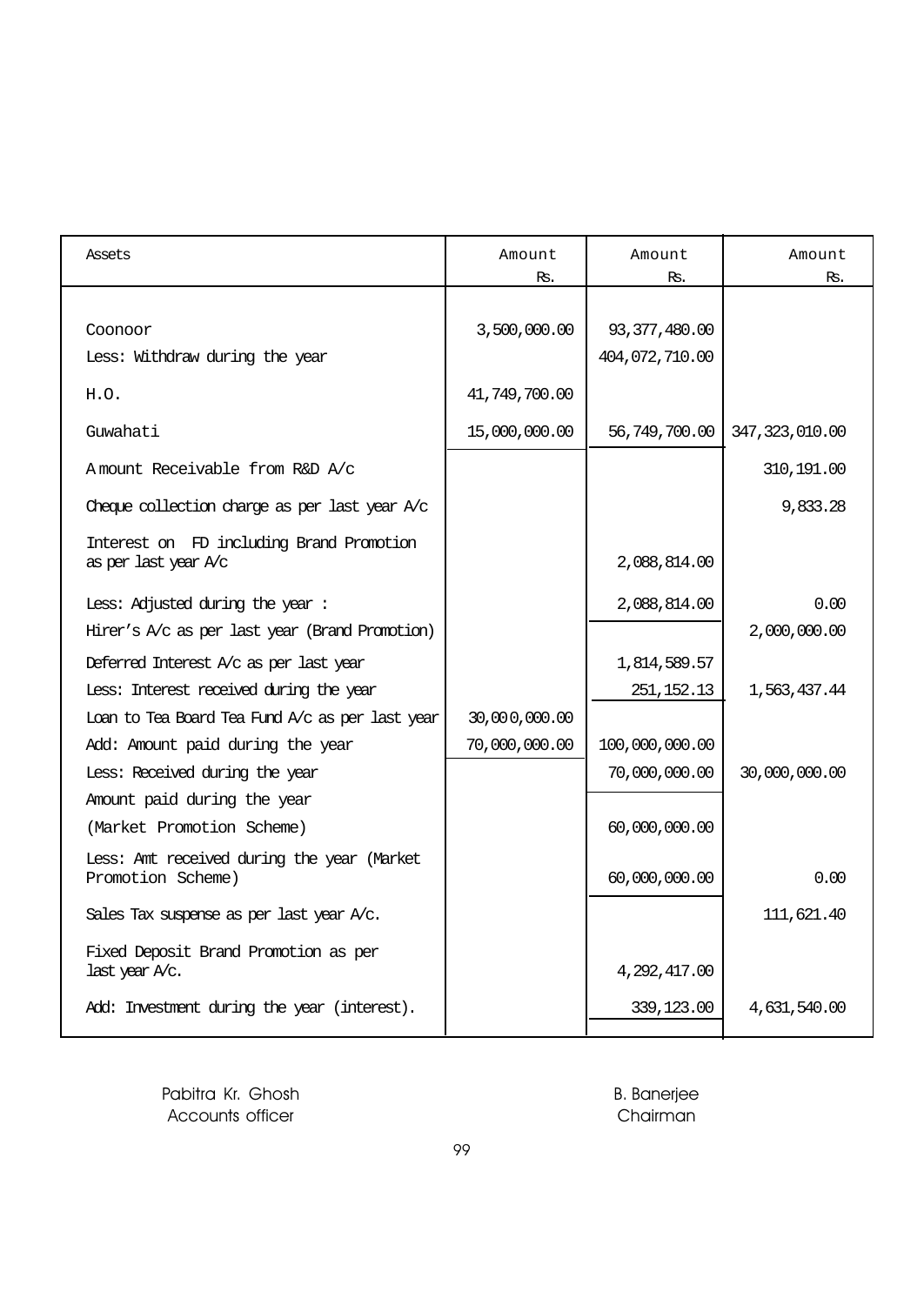| ${\tt LIABILITY}$ | Amount<br>$\mathbb{R}\mathbf{s}.$ | Amount<br>$\mathbb R$ | Amount<br>Rs.    |
|-------------------|-----------------------------------|-----------------------|------------------|
|                   |                                   |                       |                  |
| $\rm C/F$         |                                   |                       | 808, 854, 226.04 |
|                   |                                   |                       |                  |
|                   |                                   |                       |                  |
|                   |                                   |                       |                  |
|                   |                                   |                       |                  |
|                   |                                   |                       |                  |
|                   |                                   |                       |                  |
|                   |                                   |                       |                  |
|                   |                                   |                       |                  |
|                   |                                   |                       |                  |
|                   |                                   |                       |                  |
|                   |                                   |                       |                  |
|                   |                                   |                       |                  |
|                   |                                   |                       |                  |
|                   |                                   |                       |                  |
|                   |                                   |                       |                  |
|                   |                                   |                       |                  |
| TOTAL             |                                   |                       | 808, 854, 226.04 |

Pabitra Kr. Ghosh B. Banerjee<br>Accounts officer and the settlement of the B. Banerjee Accounts officer